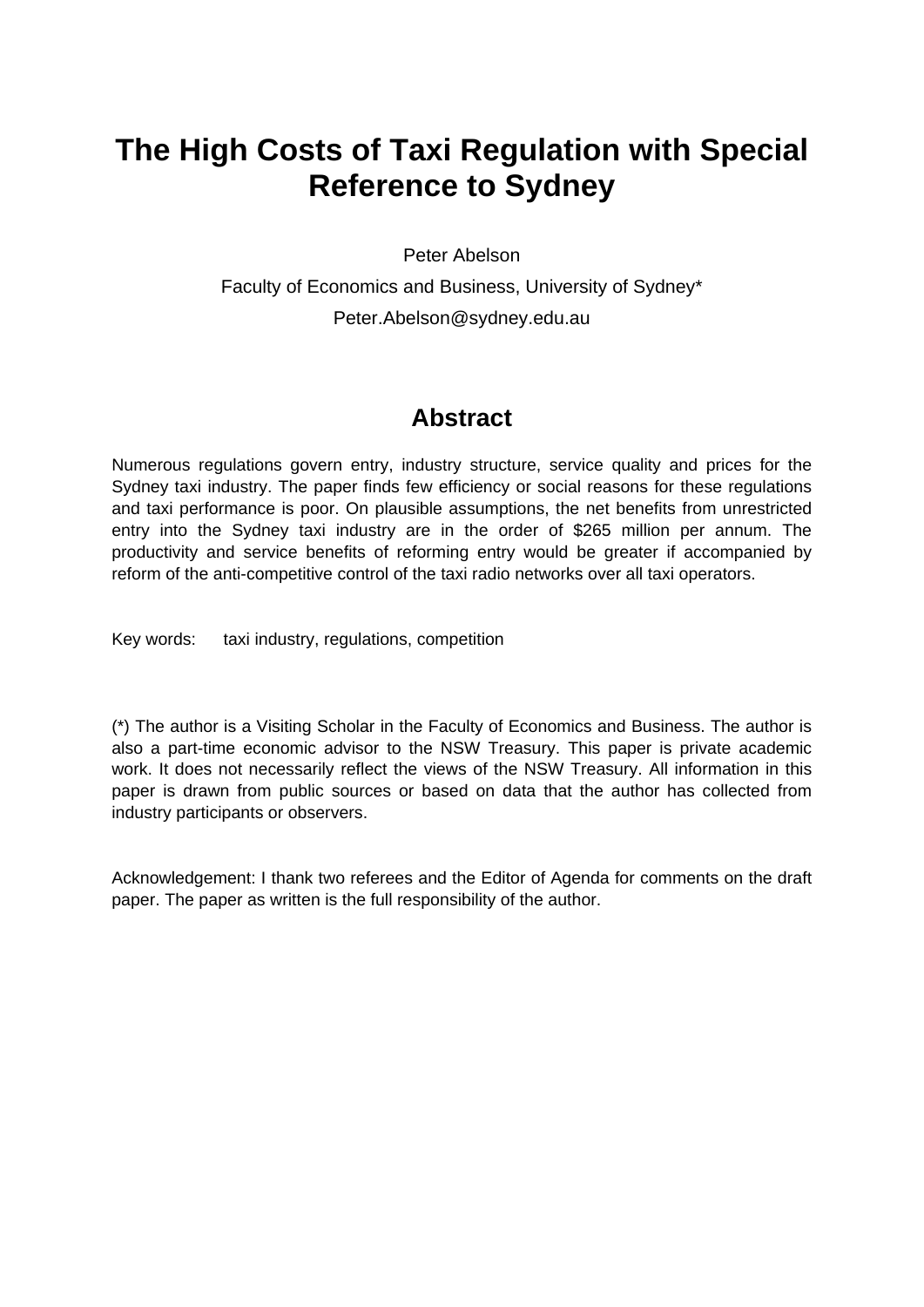### **Introduction**

The taxi industry is heavily regulated in most Australian cities with regulations covering the number of taxis, industry structure, service quality and prices. These regulations have been retained despite numerous Australian and international reviews finding that the taxi industry is over-regulated in Australia and other countries respectively (see Productivity Commission, 1999; National Competition Council, 2000; UK Office of Fair Trading, 2003; OECD, 2007). Moreover, in cities in New Zealand, Ireland, the Netherlands, Sweden and the United Kingdom where supply restrictions have been removed or loosened, 'the results of these reforms have been highly positive, with reduced waiting times, increased consumer satisfaction, and in many cases falling prices being observed' (OECD 2007, p.8).

In this paper I describe the regulations on the taxi industry in Sydney and discuss the consequences, discuss public policy objectives and estimate the benefits of deregulation, discuss why the government is so reluctant to deregulate the industry and conclude with policy suggestions. While the focus is on Sydney, similar issues exist in most other Australian cities.

# **The Taxi Industry in Sydney**

Figure 1 provides a sketch of the taxi industry in Sydney. There are four main participants: owners of taxi "plates", operators of taxis, taxi radio networks and taxi drivers.<sup>[1](#page-1-0)</sup> A plate is essentially a piece of paper conferring on the owner the right to operate a taxi. Operators of taxis must acquire a plate (as well as an operator's licence by undertaking a training course) in order to operate a taxi but they often lease the plate from a plate owner.

About 3600 entities own 5174 taxi plates in Sydney (IPART, 2009). Some 75% of the plates are perpetual taxi licences mostly issued free before 1990. The other 25% of plates issued or sold by the Government since 1990 include: "ordinary licences" (10 to 50 years), "shortterm licences" (1-6 years), 479 wheelchair accessible taxi (WAT) licences and 269 timerestricted taxis.

About 4000 operators manage the 5174 taxis. Eighty per cent of the operators lease a taxi plate; 20% own a plate. Taxi operators manage, maintain and insure the taxis. They may drive the taxi or bail (lease) it to a driver. Critically, *government regulation requires all operators to be affiliated to an authorised taxi radio network*. These networks provide various services including a radio booking system, a GPS tracking system and alarm monitoring service.

The NSW Independent Pricing and Regulatory Tribunal (IPART, 2009) lists 11 radio networks in Sydney. However, the Combined Communications Network (CCN), which is wholly owned by the publicly listed company Cabcharge, owns six of these radio networks and hosts another (St. George), so there are in effect six 'independent' networks. These are CCN (3341 taxis including St George): Premier (947 taxis), Legion (525 taxis), Manly and RSL which share a radio office (322 taxis combined) and Lime (67 taxis) – see IPART (2009) and Abelson (2010).

<span id="page-1-0"></span><sup>1</sup> <sup>1</sup> More detail on the taxi industry in Sydney can be found in IPART (2009) and Abelson (2010).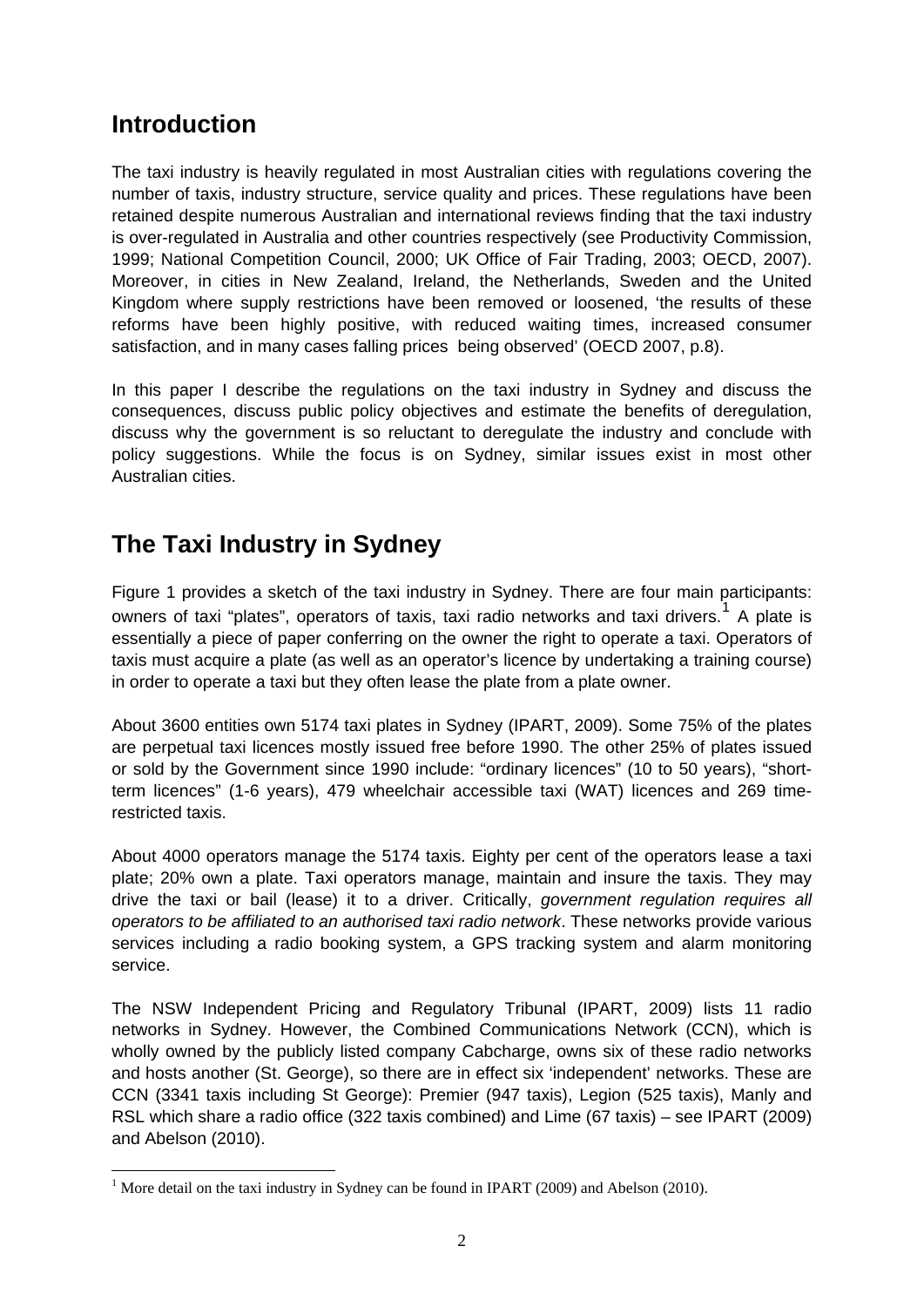### **Figure 1 Structure of taxi industry in Sydney**



There are direct management and financial relations between the three largest radio network companies. The Managing Director of the parent entity (Adelhill Limited) of Premier Cabs holds over a million shares in Cabcharge, has been a director of Cabcharge since 1996, and draws an annual salary of some \$100,000 from Cabcharge (Cabcharge, *Annual Report, 2007-08*). Cumberland Cabs Company Pty. Ltd., a subsidiary of Premier Cabs, owns over a million shares in Cabcharge. Legion Cabs (Trading) Cooperative Society Limited owns 2.75 million shares in Cabcharge. In addition nearly all taxis are fitted with Cabcharge's EFTPOS facility for which Cabcharge charges 11% of the fare (GST inclusive).

Drawing on Cook (2005) and allowing for some growth, there are about 19,000 authorised taxi drivers in Sydney. The taxi drivers pay operators between \$120 and \$200 per shift depending on the time of the day and week. They also pay fuel costs.

In summary, the Cabcharge, Premier and Legion taxi radio networks control over 90% of the taxi operators and taxis in Sydney, with the latter two networks having a strong allegiance to Cabcharge. This virtual monopoly is made possible because the government regulates that all operators must affiliate with an established network. $2$ 

<u>.</u>

<span id="page-2-0"></span> $2^2$  The list of owners of taxi plates is not publicly available, but it is thought that the networks own only a small proportion of the plates.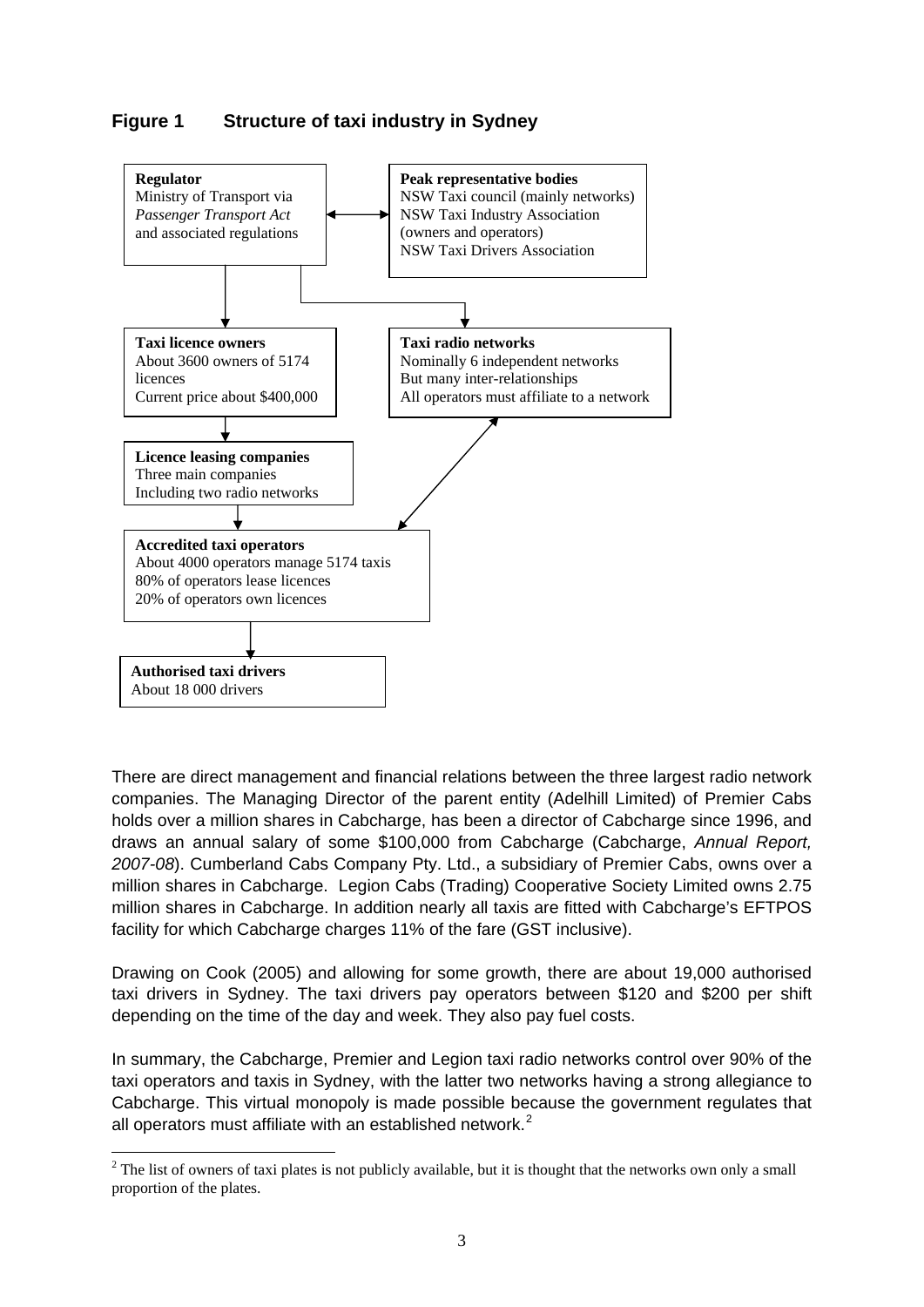#### **Major regulations of the Sydney taxi industry**

There are four main forms of regulation on the taxi industry: regulations of quantity (or entry), industry structure, services and prices.

#### *Quantity (entry) regulations*

The Ministry of Transport and Infrastructure (MTI) has always restricted the number of taxi plates either by offering a limited number to the market or by offering plates at uncompetitive prices compared to buying or leasing secondary market licences, Consequently the uptake of new licences has averaged only 1% per annum and these have been mainly wheelchair accessible taxis (MTI, 2010a).

Drawing on various sources, an estimated 1300 plates have been issued since 1990. This represents an increase in the taxi stock of about 33% over 20 years, i.e. an average growth rate of 1.4% per annum inclusive of new WAT licences. On the other hand, between 1991- 92 and 2008-09, real gross state income rose by 85%, which was equivalent to 3.8% per annum.<sup>[3](#page-3-0)</sup> Allowing an income elasticity of demand for taxi services of 1.0, demand for taxi services would have risen likewise by 85% between 1991 and 2009. Consequently the price of a taxi licence rose from \$150,000 in 1990 to over \$400,000 in late 2009, a real price rise of some 66% (MTI, 2010b). Effectively the capitalised monopoly rents exceed \$2.0 billion.

Late in 2009, government announced that it would auction a limited number of 10 year licences. For financial year 2010-11, it would auction 167 new 10 year licences, which is only about a 3% increase in the stock. This has no impact on excess demand. According to AMB Taxi Brokers by November 2010 the price for a taxi plate had risen to \$425,000 ([www.ambtaxi.com.au](http://www.ambtaxi.com.au/)).

#### *Regulation of industry structure*

In the NSW regulatory structure, the radio networks are both major industry player and industry monitor. In effect, the regulations empower the networks to control all operators and drivers in Sydney. As outlined by the MTI (2008), this document:

"forms part of the regulatory framework within which network providers are to provide clean safe and reliable taxi services to the travelling public. … The provision of these services is achieved through a complex set of regulatory mechanisms that reflects the structure of the NSW Taxi Industry and provides clarity on the taxi-cab network provider's accountabilities, include (*sic*) how these accountabilities are to be appropriately cascaded down through to taxi cab operators and drivers. In this regard, *the taxi-cab network provider is considered to be the principal entity for taxicab services*." (Author's italics).

Accordingly, taxi operators are required to:

- be affiliated with a taxi network for the provision of booking services,
- fit taxis with a network receiver and prescribed communication and safety devices, and
- ensure that all taxis are fitted with the decals of the network and painted in the colours of the network.

<span id="page-3-0"></span><sup>1</sup> 3 ABS Cat. No. 5220.0, *Australian National Accounts: State Accounts*, Table 1.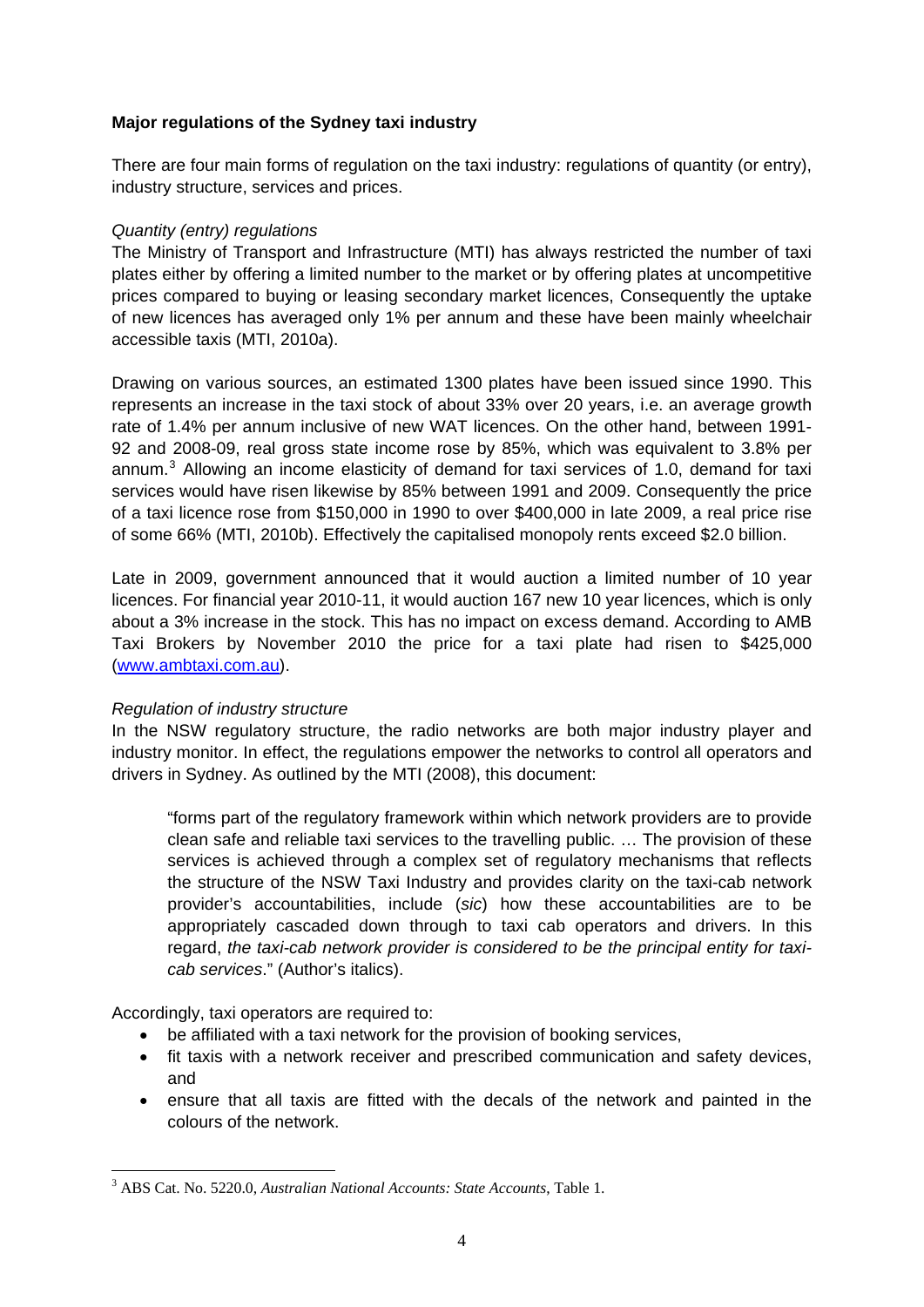Taxi drivers are required at all times to:

- wear the approved uniform of the network to which the taxi is connected,
- use the taxi's receiver in accordance with network procedures,
- observe the published rules and by-laws of the networks,
- comply with all reasonable requests of the network with respect to passenger services.

Taxi drivers are prohibited from soliciting for work and from using unauthorised trunk radio devices to coordinate work with, or to pass work on to, other taxi drivers. $4$ 

To obtain a taxi network authorisation, an applicant must satisfy the Director-General of Transport that "the applicant has the ability and *willingness to discipline any user of the network* who fails to meet the standards or comply with the rules". ([www.transport.nsw.gov.au.](http://www.transport.nsw.gov.au/) Author's italics).

The key standards that the networks are expected to meet relate only to booked services. The networks are expected to meet at least 97% of all booked requests over a month and to pick up at least 85% of intending passengers with a waiting time of no more than 15 minutes and 98% of passengers with a waiting time of no more than 30 minutes. These standards relate to the whole area of Sydney, but networks can offload to another network with a formal written agreement between the two networks.

#### *Service regulations*

Numerous regulations apply to each segment of the taxi market.<sup>[5](#page-4-1)</sup> The following three regulations have significant impacts on industry operations.

- All taxis must be large enough to carry at least four adult passengers and be less than 6 years old. The vehicle size requirement restricts the type of vehicle that may be used and increases unit costs.
- A taxi driver must accept a hiring immediately when offered whatever the destination within the Sydney metropolitan area. Taxi drivers are not allowed to specialise in services in particular areas or to particular clients. This contravenes the fundamental economic concept of gains from specialisation of services. As a taxi driver observed to the writer: "Taxi drivers have very limited capacity to plan and optimise their schedule".
- Taxis cannot display a destination sign except in very limited circumstances. This restricts the opportunity for multiple hiring. Indeed multi-hiring en route is proscribed.

#### *Price regulations*

<u>.</u>

The MTI (on the advice of the Independent Pricing and Regulatory Tribunal, IPART) sets fare structures and maximum fares. The fares include a flag fall fare, distance and time charges, a night-time surcharge and booking fees. Road tolls and EFTPOS charges are added to the fares. The set fares include costs of taxi licences and are designed to ensure a full return on capital and labour for all participants in the taxi industry. However IPART does not regulate the network fees to operators or Cabcharge's 11% EFTPOS fee (GST inclusive) which is a monopolistic charge.

<span id="page-4-0"></span><sup>&</sup>lt;sup>4</sup> NSW *Passenger Transport Regulation 2007*, clause 147.

<span id="page-4-1"></span>See *Passenger Transport (Taxi-cab) Services Regulation* 2001 and the *Passenger Transport Regulation* 2007.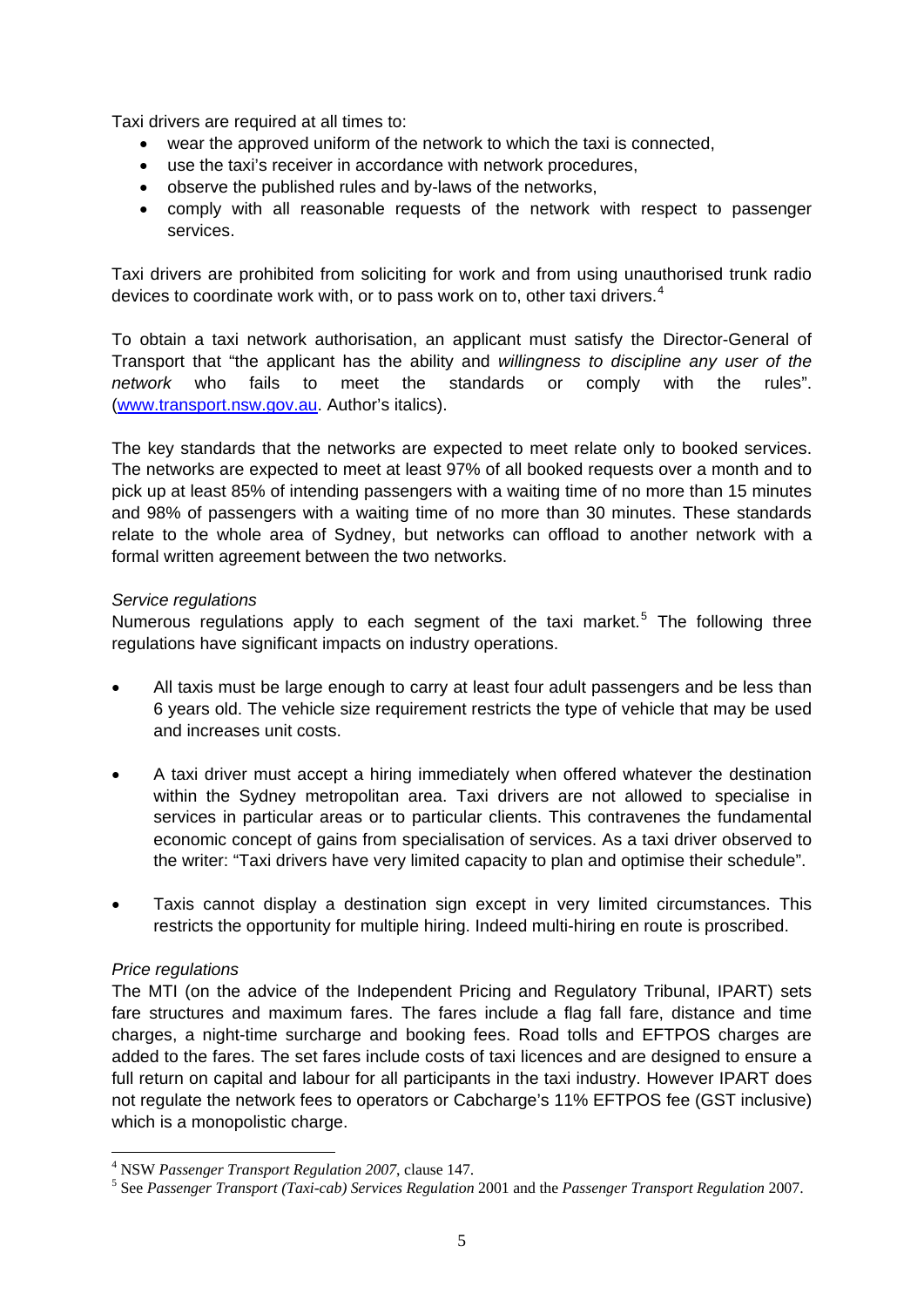The fares do not distinguish between peak and off-peak periods although there is significant excess demand for taxis in peak hours and excess supply in off-peak hours. At the request of the NSW Taxi Council, the peak industry body controlled by the networks, IPART (2008) recommended that a higher fee (up to \$11 extra) could be charged for premium services on conditions that *the taxi must be booked through a network* and that the networks must offer a standard service at the regulated standard fee at the same time. It is not clear how premium services would be defined or how such a scheme would work.

In an attempt to protect the net income of taxi drivers, the NSW Office of Industrial Relations sets the maximum rates that drivers pay per shift to operators. These rates vary by time of day and week. These regulated rates appear to be mostly above market rates and so not applicable, but if a driver wishes to hire a taxi at the most profitable time (Friday evening) he or she may have to agree to drive at a less profitable time (such as Monday evening). Immediately the fares increase on 1 July each year, so do driver pay-in rates.

#### **Performance of Sydney taxi industry**

To discuss performance standards, I draw on four sources. First, the Cook (2005) Inquiry into the industry was highly critical of network controls over taxi operators and drivers and their consequence for consumers: "Over a very long time the regulatory framework has become distorted. It has protected the interests of established industry players while becoming punitive and ineffective in managing customer service." The inquiry argued that the prime objective of the networks is to extract income and economic rents out of the operators. Only one in six services is a network booked service. The rest are hailed off the street or taxi rank. The networks do not provide customer taxi services and have only indirect concern for the quality of the consumer service. In the words of a taxi operator interviewed by the writer:

"*There is a cancer at the heart of the taxi industry. The control of the networks has eroded responsibility and reward for providing a quality taxi service*".

Second, IPART (2009) provides data on some key performance indicators for taxi booking services. As shown in Table 1, taxis pick up only 69% of the passengers requesting bookings. However, an unknown number of unmet requests is due to customer cancellations or no-shows.

Table 2 shows waiting times for phone bookings based on network data. For passengers picked-up, the waiting times are within regulated standards. However, these data are of doubtful value if many requests are not met. More fundamentally, bookings requested are **not** equivalent to bookings required. An unknown number of people do not book taxis in peak hours because the services are not reliable. This reduces further the utility of timeliness claims.

| Table 1                                 | Bookings and pick-ups in 2008-09 (excluding WATs) |      |  |  |  |
|-----------------------------------------|---------------------------------------------------|------|--|--|--|
| Measure                                 | No.                                               | ℅    |  |  |  |
| Number of bookings requested ('000)     | 12,736                                            |      |  |  |  |
| Number of jobs accepted by taxi drivers | 10,100                                            | 79.3 |  |  |  |
| Total pick-ups                          | 8,752                                             | 68.7 |  |  |  |
| Source: IPART, 2009.                    |                                                   |      |  |  |  |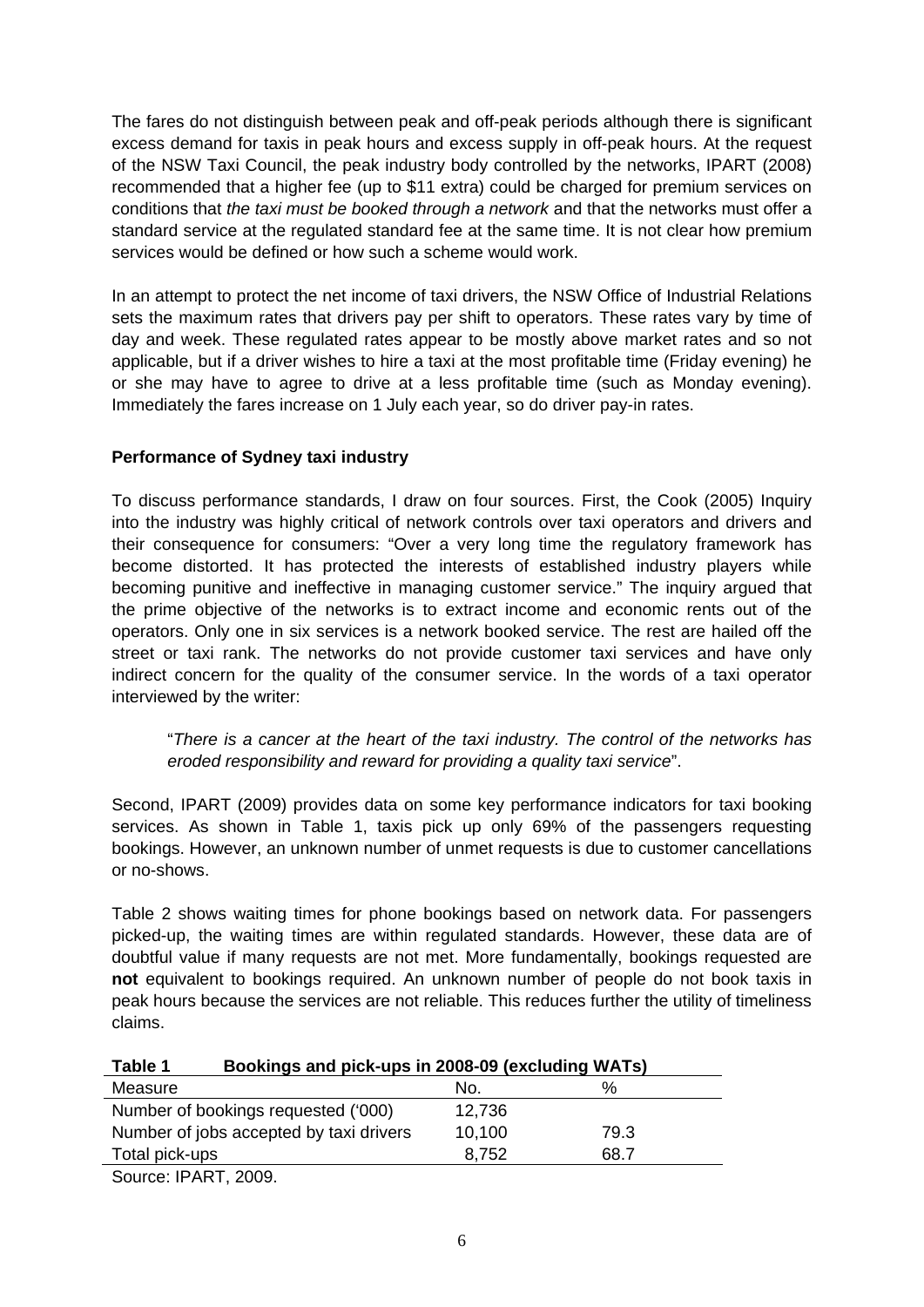| rapie z            | PICK-up times as % of total pickups made and bookings requested |               |               |         |       |
|--------------------|-----------------------------------------------------------------|---------------|---------------|---------|-------|
|                    | $<$ 15                                                          | 15-30 minutes | 30-60 minutes | >60     | Other |
|                    | minutes                                                         |               |               | minutes |       |
| All pick-ups       | 92.9%                                                           | 6.3%          | 0.8%          | $0.0\%$ | n/a   |
| Bookings requested | 63.8%                                                           | 4.3%          | 0.5%          | $0.0\%$ | 31.3% |
|                    |                                                                 |               |               |         |       |

#### **Table 2 Pick-up times as % of total pickups made and bookings requested**

Source: IPART, 2009.

The third source on performance is the Colmar Bruton (2003) survey of 1347 taxi users across Australia including 302 taxi users in Sydney. The following are the main results.

- Of all Australian cities, Sydney recorded the lowest scores for taxi trip satisfaction.
- 38% of respondents in inner Sydney and 22% of respondents in outer Sydney had tried to get a taxi in the last six months and failed.
- About 5% of respondents in Sydney had made a complaint to a taxi-related agency but four times that many had felt like complaining and did not do so.

Network-generated records of complaints (which are reported by IPART) are incomplete records of industry performance because many potential complainants do not bother to make a complaint.

The Australian Tourism and Transport Forum survey of *Taxi Standards in Australian Cities* in December 2009 (see [www.ttf.org.au](http://www.ttf.org.au/)) provides a fourth source on performance. Over half the respondents were based in Sydney. Three-quarters of respondents regarded taxi services as poor or very poor in Australian cities and Sydney was rated the worst city. Ninety per cent of respondents said that reform of the taxi licensing scheme should be explored.

#### **The taxi industry in other Australian cities**

1

Most Australian cities share many features of the Sydney taxi industry. These include highly regulated entry and high licence plate prices (over \$400,000 in Melbourne), requirements that operators must affiliate with a taxi radio network, the dominant role of the network(s) in the industry, the ubiquitous Cabcharge 11% add-on for EFTPOS payments, close company relationships and high market shares for one or a few taxi companies in the city (Swan Taxis in Perth, Aerial in Canberra, Black and White Cabs and Yellow Cabs in Brisbane).

### **Policy Objectives and Market Regulation**

Policy objectives are often defined vaguely as the 'public benefit' (Nicholls, 2003). Here I follow the standard economic classification of efficiency and equity (or social) objectives but also consider an objective that is sometimes proposed for public transport, namely "universal" or equal access.<sup>[6](#page-6-0)</sup>

<span id="page-6-0"></span><sup>&</sup>lt;sup>6</sup> In hearings of the NSW Legislative Council Select Committee on the NSW Taxi Industry (20 February 2010), members of the Select Committee asked the author, who was giving evidence to the Committee, how deregulation of the taxi industry could achieve "universal access" to taxis. This was clearly a perceived political objective.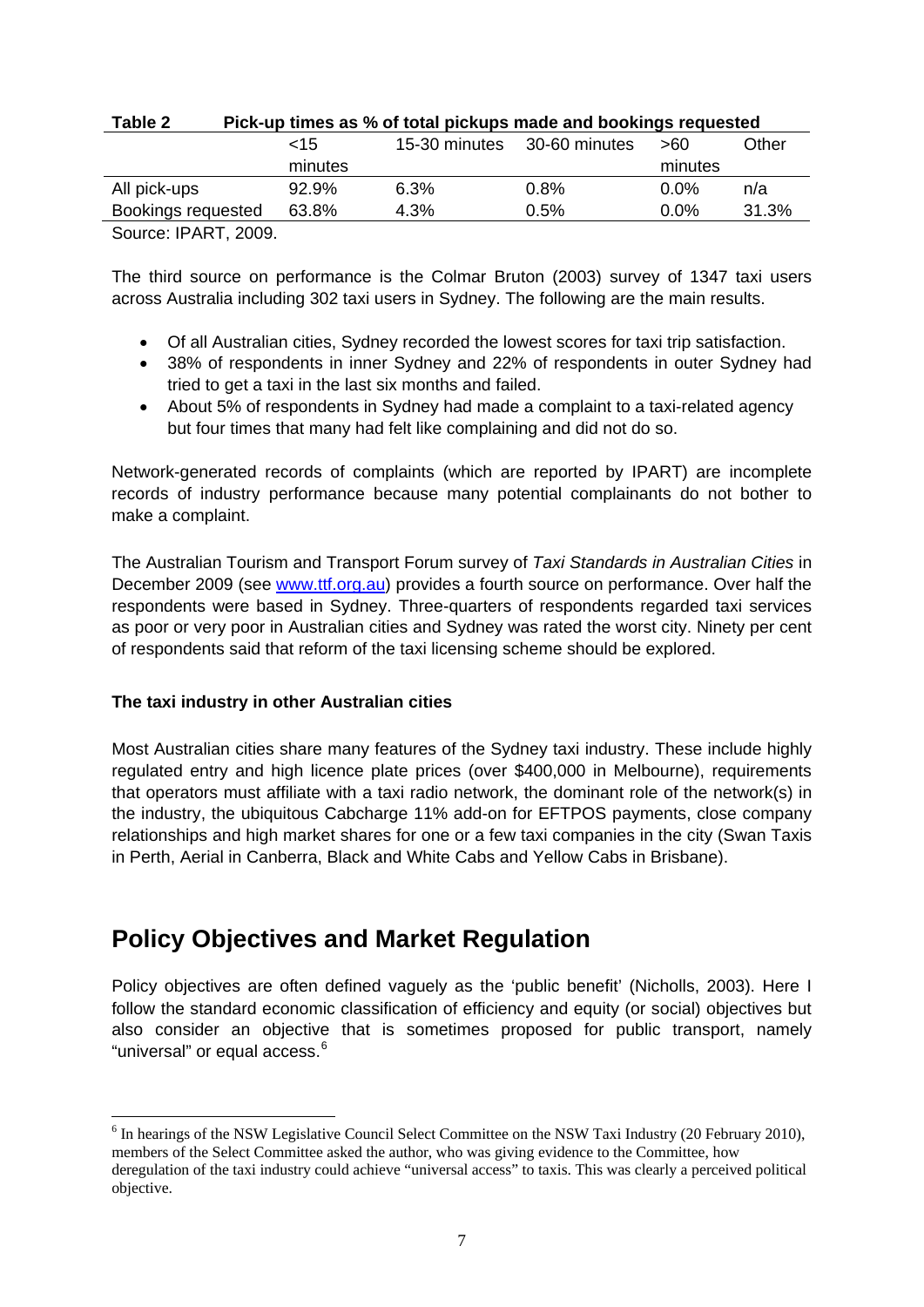#### **Efficiency objectives**

<u>.</u>

A market is efficient when firms supply the services that people want at least cost. It is inefficient when people are willing to pay for a service but it is not provided. It is well established that competitive markets produces these efficient outcomes (Abelson, 2008).

We should note here that the taxi market may be viewed as three markets (cruising, rank and booked markets) with distinct features. There are also separate markets for taxi radio networks (or communications), operators and drivers. Most of these markets meet most requirements of a competitive market. They provide excludable private goods. There are few economic barriers to entry and exit to the industry and, without regulation, most parts of the market would be competitive.

The economics literature identifies some potentially significant market failures in taxi markets, including imperfect competition, information failures and the interaction of demand and supply. Imperfect competition arises when there are significant fixed costs and average costs fall with size of operation. This phenomenon could conceivably apply to taxi radio networks. However, given the many potential suppliers of communications equipment, it is questionable whether there are major cost barriers to provision of radio network services.

Taxi-cab operations may also experience falling average cost. Many costs per shift are fixed and the marginal cost per trip is below average cost. The key concern is that an increase in taxis may increase idle time and reduce utilisation per taxi. If demand for a taxi's services falls from  $D_1$  to  $D_2$  as in Figure 2, trips per shift fall from  $Q_1$  to  $Q_2$  and average cost rises.<sup>[7](#page-7-0)</sup> Liston-Heyes and Liston-Heyes (2007) argue that this implies that that entry restriction would minimise unit costs.



#### **Figure 2 Rising average cost with declining taxi utilisation**

<span id="page-7-0"></span> $<sup>7</sup>$  Note that the demand curves in Figure 2 are downward sloping indicating minor locational differentiation of</sup> product in the hailing market. But the same result follows with horizontal demand curves.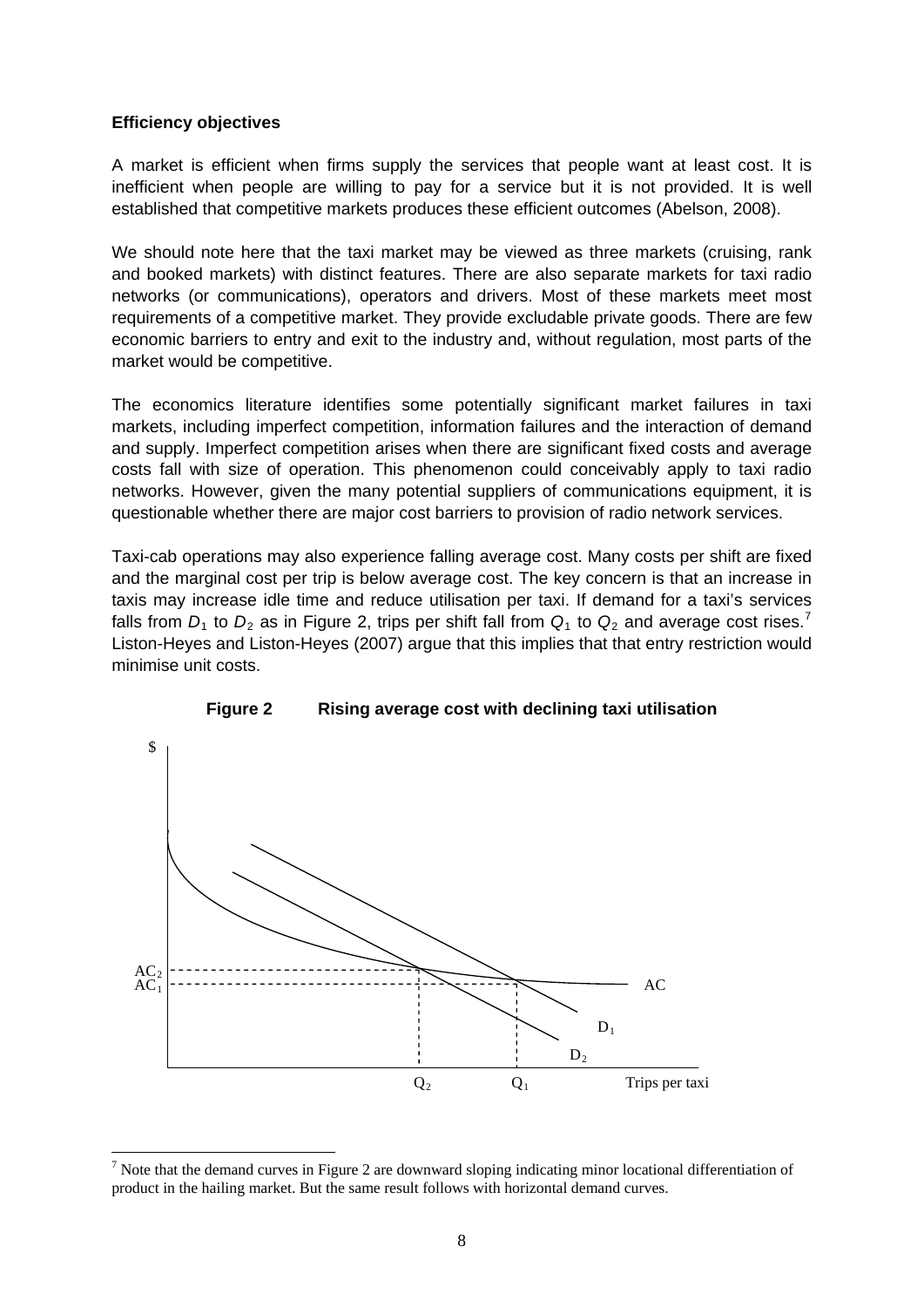However, there are three offsetting factors. First, increased capacity provides an offsetting benefit by reducing passenger waiting time, which in turn increases the demand for taxi services. Second, if artificial imposts like fees for taxi plates are abolished, in a priceregulated market like Sydney's the fares will fall and demand for taxi trips will increase at *no* cost to taxi drivers. Third, in a deregulated market, taxi drivers with spare time in off-peak hours may obtain income from alternative work such as community transport or courier work or even work outside the transport sector.

Lack of information, or more precisely asymmetric information, is another potential market failure. Taxi users may not know the quality of their taxi vehicle or driver, although in a competitive market operators would have an incentive to create a reputation of service. There is certainly a case for regulating safe standards for vehicles and drivers. However, safety issues are generally tackled most efficiently by testing vehicles and training and testing drivers rather than by suppressing trade.

In relation to price information, the main problems arise in the hailing market rather than in the rank or booking services. In the latter markets, comparative prices are easier to obtain.<sup>[8](#page-8-0)</sup> In the hailing market, taxis have a spatial monopoly and there can be significant search costs. Then, monopoly pricing can occur even with a large number of prospective (deregulated) suppliers (Diamond, 1971). Another predicted consequence of uninformed consumers in a deregulated hailing market is decline in service quality.

However, these conclusions assume that consumers are poorly informed about service quality and prices. It is increasingly possible for anybody to access comparative price information at any time on the internet, even in the hailing market. Price information deficits can be dealt with by requiring taxis operators to post fares and/or indicative trip prices and other relevant service information on a common public website as well as in taxis.

Another efficiency issue is the inter-relationship between demand and supply. Demand is a function of fares and customer waiting time (and therefore of the supply of taxis). The supply of taxi services depends in turn on taxi fares and costs and on driver waiting time (and therefore on the demand for taxis). Some theorists (Cairns and Liston 1996; Liston-Heyes and Liston-Heyes, 2007) have observed that this interaction between demand and supply can produce more than one equilibrium (output) solution in the market and that one equilibrium may be preferred on welfare grounds to another. In principle, this could justify some regulation. However, the practical implications are far from clear. It would be asking a lot of an industry regulator to adjust industry settings because of a market failure to achieve the preferred welfare-maximising equilibrium.

In summary, economic principles suggest that competition would improve services in the taxi industry. Information failures justify regulating vehicles and drivers for safety issues. Other market failures provide little justification for substantive regulation of the industry.

Notwithstanding these arguments, some analysts have found that deregulation of taxi markets has had adverse consequences (Teal and Berglund, 1987; Dempsey, 1996; Toner, 1996). Bekken (2007) produced a balanced and more up-to-date summary for European countries which was accepted by OECD (2007). Bekken found that removal of entry restrictions significantly reduces waiting times. This may not reduce fares because fares are

1

<span id="page-8-0"></span><sup>&</sup>lt;sup>8</sup> However this may cause problems in congested areas like airports.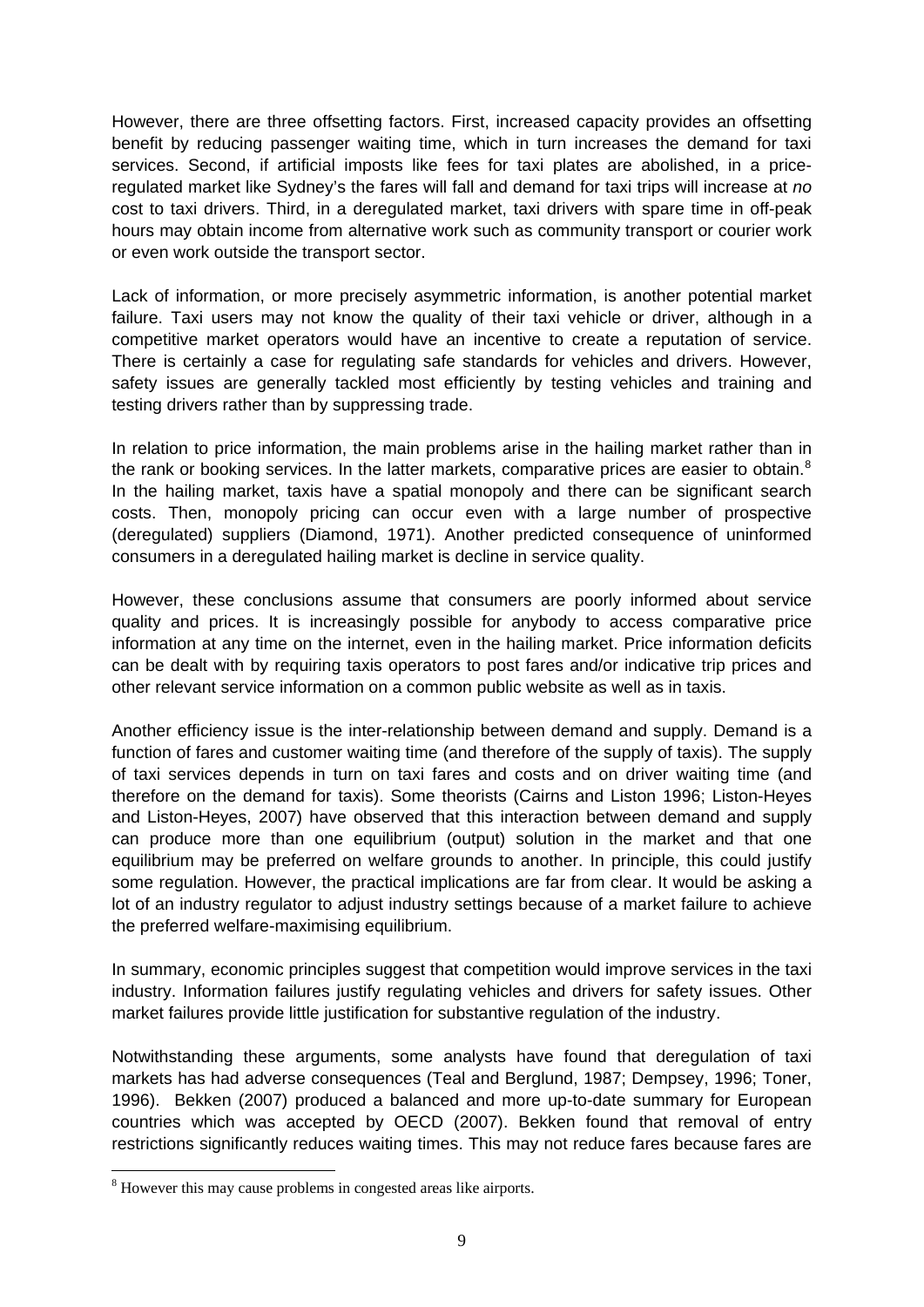often suppressed inefficiently especially in peak hours under a regulated regime. Also, unit costs may rise because of lower utilisation in low demand areas. Almost always, deregulation produces more fare and service variations. When entry is deregulated but fares remain regulated, servicing of profitable areas tends to increase and servicing of less profitable areas to fall. Also, vehicle or driver standards have fallen in some places, but this may reflect inappropriate relaxation of regulations rather than unrestricted entry.

The conclusion is that an efficient policy package is required. Deregulation of entry needs to be combined with deregulation of industry structure and service rules and possibly price deregulation, but with continued regulation of basic taxi and driver standards.

#### **Equity objectives**

There are many possible equity objectives. They may include protecting consumers generally or by area or by type of user such as those who need wheelchair access. Price regulation or cross-price subsidies may protect consumers albeit at a potential loss of competition and services for some consumers.

Government may also aim to protect one or more of the industry supplier groups. Restrictions on entry protect existing owners of capital but discriminate against new entrants. Entry restrictions may also be viewed as supporting incomes of existing taxi drivers but as will be seen below this is an illusion.

Current price regulations in Sydney are presumably designed to protect consumers against higher prices as well as to increase wheelchair-assisted services. They are also designed to protect owners of taxi plates. Undoubtedly the regulations also assist the taxi radio networks but this may be a by-product of policy rather than an objective.

A broader interpretation of the regulations in Sydney is that government views taxis as a form of public transport and regulates the industry with the objective of providing households across the city with universal or equal access to taxis services with only short waiting times This was a major concern of some members of the Select Committee of the NSW Legislative Council Inquiry into the taxi industry. To achieve this objective, the government gives the networks powers to direct taxi drivers to take any jobs that arise in a prescribed area along with performance requirements for the networks.

#### **Universal or equal access for taxi services**

There are five questions to be answered with respect to the universal access objective.<sup>[9](#page-9-0)</sup>

- What does the principle of universal or equal access for taxi services mean?
- Is this a reasonable principle?

1

- Does the present regulatory regime for taxi services provide approximately universal or equal access?
- Can a regulated regime provide universal or equal access?
- Would deregulation provide more universal or more equal access?

<span id="page-9-0"></span><sup>&</sup>lt;sup>9</sup> These questions do not deal with the special case of wheelchair accessible taxis which raises further issues.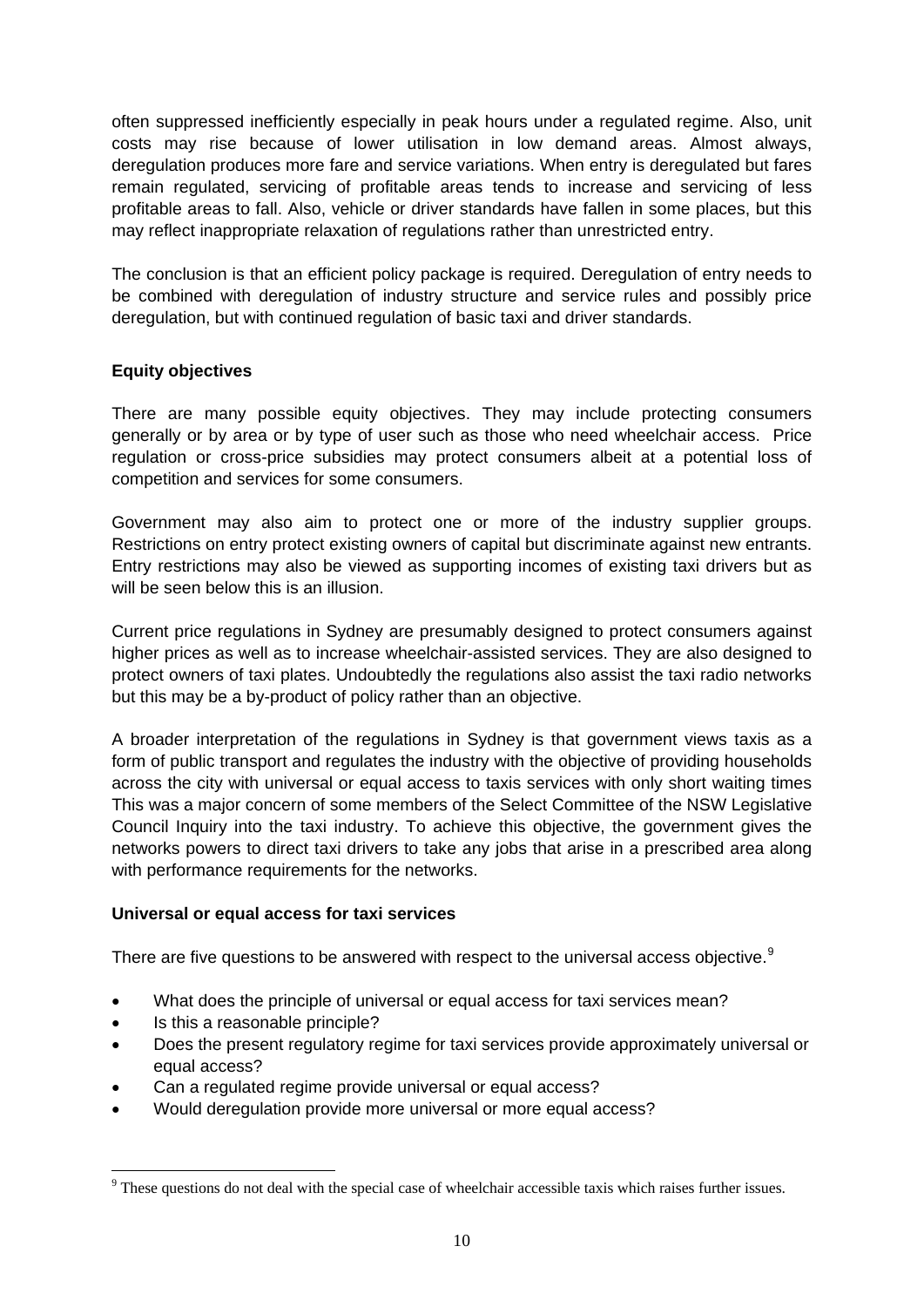#### *What does the principle of universal or equal access to taxi services mean?*

A starting definition of universal or equal access could be that all members of a community would have similar levels of access, defined perhaps as waiting times, and pay similar fares for a basic and safe taxi service. This definition would presumably allow fares to vary with distance and by time of day or night. This would allow discrimination against people who want to travel long distances or at night.

However, "community" and "basic service" need to be defined. Presumably the principles apply to people within a defined urban area. Thus all people within Sydney should have equal access, but all people in Coffs Harbour could have a different level of access. Would a basic service involve an average waiting time of say 10 or 15 minutes? More issues would arise if operators were permitted to run smaller, older and lower cost taxis. Policy makers who wish to base public policy on the principle of universal or equal access to taxi services need to define what they mean by the principle including the pricing implications.

#### *Is the principle of universal or equal access for taxi services reasonable?*

The principle of universal or equal access for taxi services (or indeed to other public transport services) sounds reasonable, but there are strong reasons why it may be accepted only with qualifications.

First, demand and supply conditions may vary greatly within an urban area. In areas of low population or employment density, the cost per taxi trip is likely to be higher because of greater taxi driver waiting time. If a household locates in an area where taxi costs are high, they cannot expect levels of service or prices similar to those in an area where taxi costs are low. Presumably equality of access should be qualified by some consideration of costs.

Second, it is questionable whether public transport disadvantage is a separate category of household disadvantage. Households on any given level of income can choose less housing and better public transport or more housing and less public transport. Certainly the latter group has chosen less public transport, but the two households have equal real income. Of course income disadvantaged households have less of both housing and public transport. But the underlying disadvantage is income rather than transport. A policy that addresses transport disadvantage separately is horizontally inequitable  $-$  it is not treating like households in a like way.

#### *Does the present regulatory regime for taxi services provide approximately universal or equal access?*

The current regulatory regime in Sydney does not provide universal or equal access. There are numerous examples of taxi drivers selecting their passengers and ignoring those that are less profitable or unwanted. IPART (2009) reported that in 2008-09 taxi drivers rejected 34.6 million booking requests from radio networks and accepted only 10.1 million jobs. For each job accepted taxi drivers turned down three jobs although they presumably had no passenger at that time. The full reasons are not known. Media stories suggest that it is far harder to get a taxi in outer suburban areas than in inner city areas. And it is well known that taxi drivers routinely drive around at night with doors locked and windows virtually closed and select passengers to preferred destinations, often turning down requests for short trips. This selection of passengers is inconsistent with the principle of universal or equal access.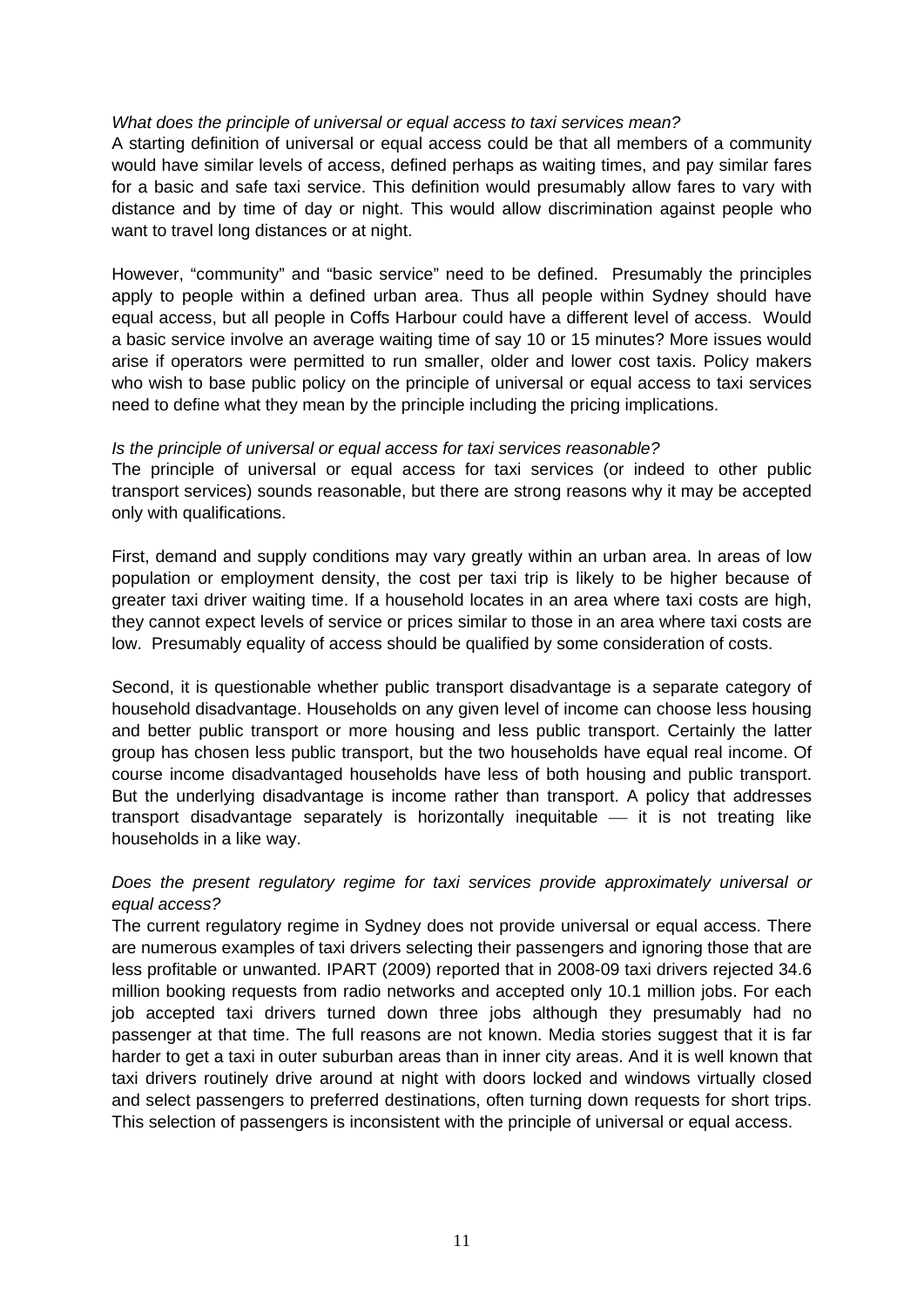#### *Can a regulated regime provide universal or equal access?*

The lack of access to taxis that people in Sydney experience reflects three related factors: barriers to entry due to the licence fee and the prohibition on independent businesses, excess demand for taxi services in peak hours and price regulations that do not reflect the real costs of taxi operations.

The barriers to setting up a taxi business restrict the services supplied to lower demand areas of Sydney. They also create the excess demand for taxis in virtually all areas in peak hours. The regulation of prices makes long taxi trips more profitable than short ones. When there is excess demand, or even when there is a choice of passengers at other times, taxi drivers try to choose the more profitable trip.

Thus the lack of access for some people is directly related to the regulated nature of the industry. The regulation that requires taxi radio networks to serve the whole the metropolitan area within 15 minutes, even with off-loading to another network, is ineffective and unrealistic. In any case booked services are only 16% of all taxi trips.

Could industry regulations be redesigned to ensure equal access? It is hard to see how this can be done. There are limits to the extent that a regulator can order taxi operators or drivers to provide an unprofitable service. So long as entry is restricted and fares are regulated, taxi services will not be universal. Taxi drivers will attempt to select the most profitable passenger(s) and discriminate against the others. Indeed, fare regulations alone would cause taxi drivers to refuse some demands for trips for which passengers would be willing to pay but cannot do so under the maximum fare regulation.

#### *Would deregulation provide more universal or more equal access?*

OECD (2007) concludes that deregulation of entry and industry structure provides more widespread and universal services. Given the level of excess demand for taxi services at present, as evidenced by the size of the licence fee, complete deregulation of entry would probably increase taxi services by at least 20% to 30% in 2 to 3 years (Abelson, 2010). The market would be far more competitive and driven by user demands.

If, as part of a reform package, fares were deregulated but publicly advertised, fares would tend to reflect taxi costs. This could increase prices for some groups, for example elderly people who travel short distances. But this will enhance access in that taxi drivers would not discriminate against these groups. However, if equal access is defined as equality of fares across all trips, greater fare variations would be regarded by definition as less equal access.

### **Evaluating the Costs and Benefits of Taxi Deregulation**

In this section I evaluate the net benefits of free entry into the industry subject to operators and drivers passing basic safety checks. Entry deregulation would doubtless produce higher benefits if accompanied by other deregulatory policies including allowing taxi operators to choose type of taxi vehicle and communication system and to operate as independent competitive businesses. Prices could be set competitively and vary by time and place subject to publication on a common website. The extra competition could generate an array of new services and prices and cost savings (see Swan, 1979). The evaluation assumes that the networks could not use their quasi monopoly power to thwart free entry. However, these complementary deregulatory policies are not formally defined or assessed in this evaluation.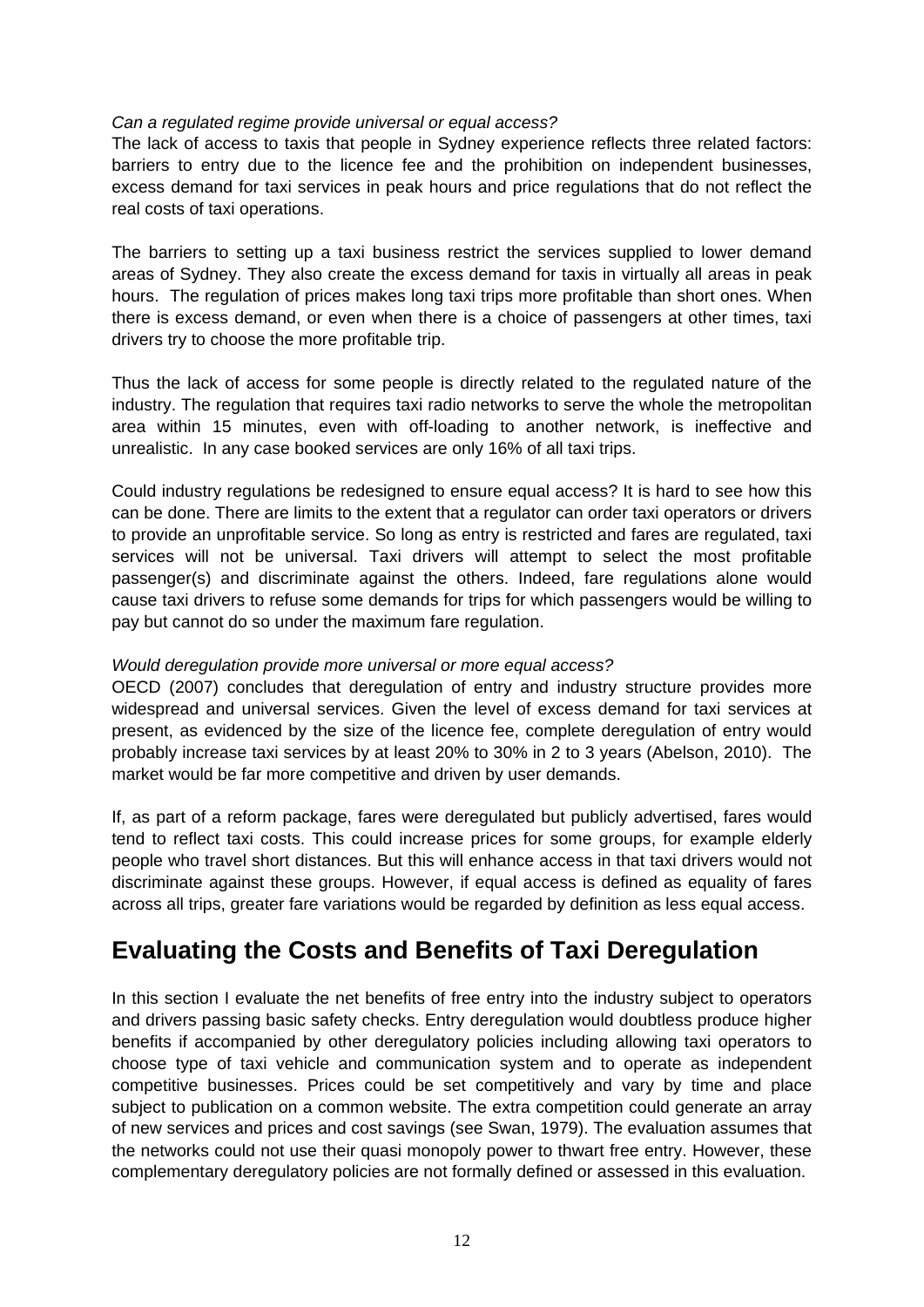#### **Evaluation principles**

Following standard economic principles, any departure from a competitive equilibrium is likely to create economic waste or deadweight loss and moves to a competitive equilibrium to provide an equivalent economic gain. These principles are developed in the four figures below. Figure 3 shows two perfectly elastic supply schedules. With initial supply  $(S_1)$ , the fare  $(F_1)$  is the average cost (AC) of a taxi trip plus the licence fee (LF). The demand for taxi trips is given by schedule  $D_1$  and there are  $Q_1$  taxi trips per period. With no licence fee, the fare falls to  $F_2$ . Also, the demand curve shifts right to  $D_2$  as more taxis enter the market and customer waiting times fall. The fall in fares for existing consumers is a transfer from taxi suppliers to users. However, existing users also gain surpluses equal to area A due to lower waiting times. New users gain consumer surpluses equal to areas  $B + C + D$ .

Figure 4 provides an equivalent exposition drawing on the concept of generalised cost (GC) that is often employed in transport economics. This facilitates quantitative estimates. The demand for taxi trips is shown as a function of GC which is the sum of the fare and the user cost of waiting time. In this figure:

 $GC<sub>1</sub> = AC + NW$ , where NW is normal waiting time (i.e. average waiting time with no entry restrictions).

 $GC<sub>2</sub> = AC + NW + LF$ .

 $GC<sub>3</sub> = AC + NW + LF + EW$ , where EW is excess waiting time.

In Figure 4,  $Q_R$  is the number of taxi trips with restricted entry and  $Q_U$  the trips with unrestricted entry. With unrestricted entry, there is no excess waiting time or licence fee and generalised cost falls from  $GC_3$  to  $GC_1$ .



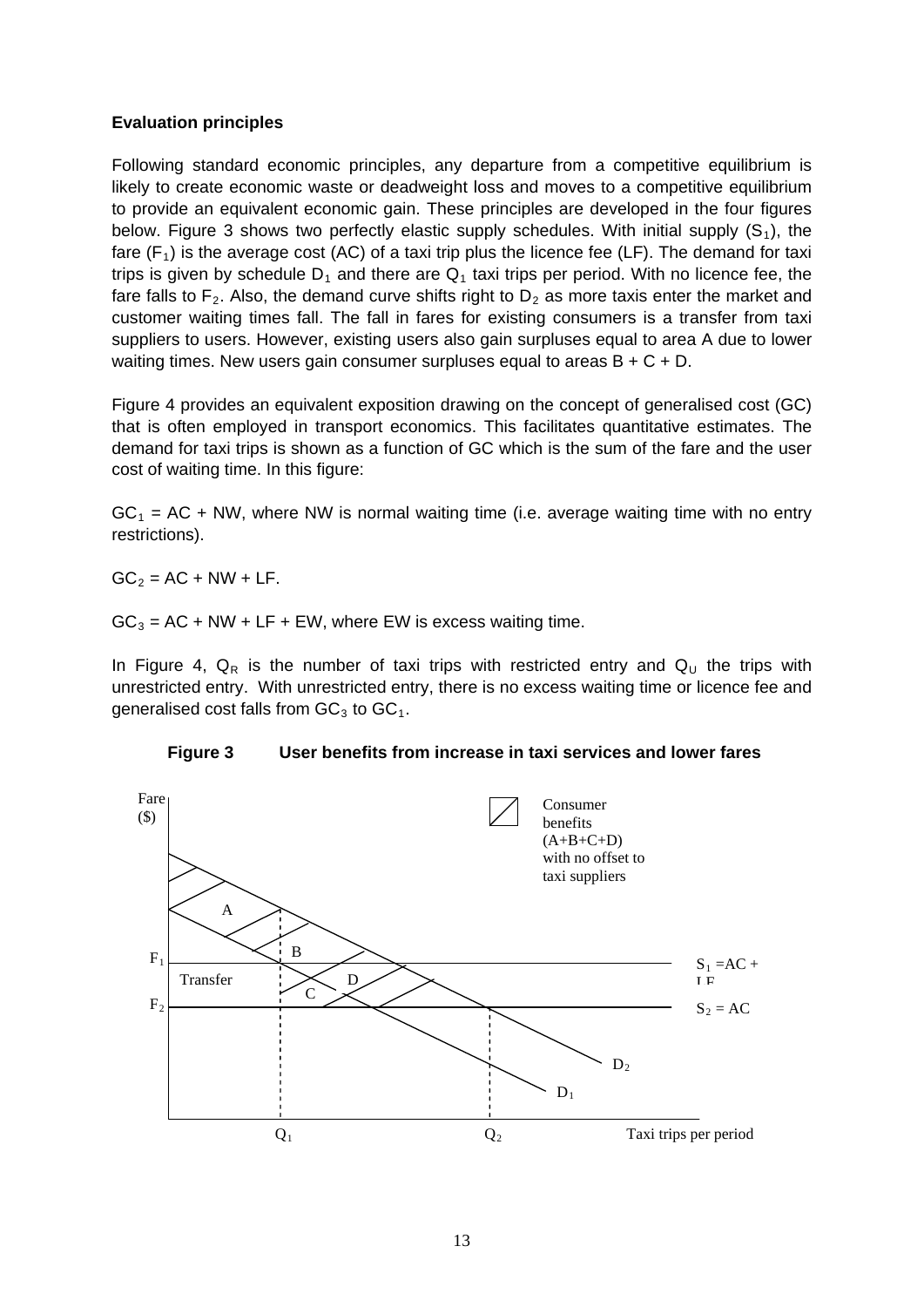

The gross benefits of deregulation to existing taxi consumers equal areas  $(A + D)$ . The benefits to new users are areas  $(B + C)$ . Thus gross user benefit = A + B + C + D. However, the fall in taxi fares associated with area D is a loss to taxi owners. Thus the net social benefit equals areas  $(A + B + C)$ .

Figure 5 introduces two complications. First, the observed number of trips  $(Q_R)$  at  $GC_3$  in Figure 4 does not represent the true demand for taxis at this price. Many people do not use taxis in peak hours because actual waiting time may substantially exceed mean waiting time or indeed because no taxi may be available at the required time. That  $GC<sub>3</sub>$  is not an equilibrium price is evidenced by IPART agreeing with a Taxi Council proposal that a premium of up to \$11 on the fare be allowed for undefined "premium" services. This indicates that real demand exceeds observed usage. This is reflected in the  $D<sub>2</sub>$  demand curve in Figure 5. Given this demand and a deregulated generalised cost of  $GC<sub>1</sub>$ , usage would now rise to  $Q_U^*$ .

Second, the social cost of a taxi trip differs from average (private) cost. The private cost includes indirect taxes (excise taxes and GST) and road tolls, which are transfer payments and not resource costs. On the other hand, taxi trips have some negative externalities (notably traffic congestion and air quality effects). Given that the estimated indirect taxes exceed the negative externalities (see below), the long-run marginal social cost inclusive of externalities (LRMSC) + NW line is drawn below the AC + NW line. It is assumed that fares must overall cover long-run marginal cost.

In Figure 5, the benefits of deregulation to existing taxi users still equal areas  $(A + D)$ . Discounting the loss to taxi suppliers, the net social benefit remains area A. However, the benefits of generated trips are now greater. The benefits to users equal areas ( $B + C + E + F$ + G). The other net benefits to society equal areas (H + J). This is the excess of government revenue and road tolls over the environmental costs of taxi trips.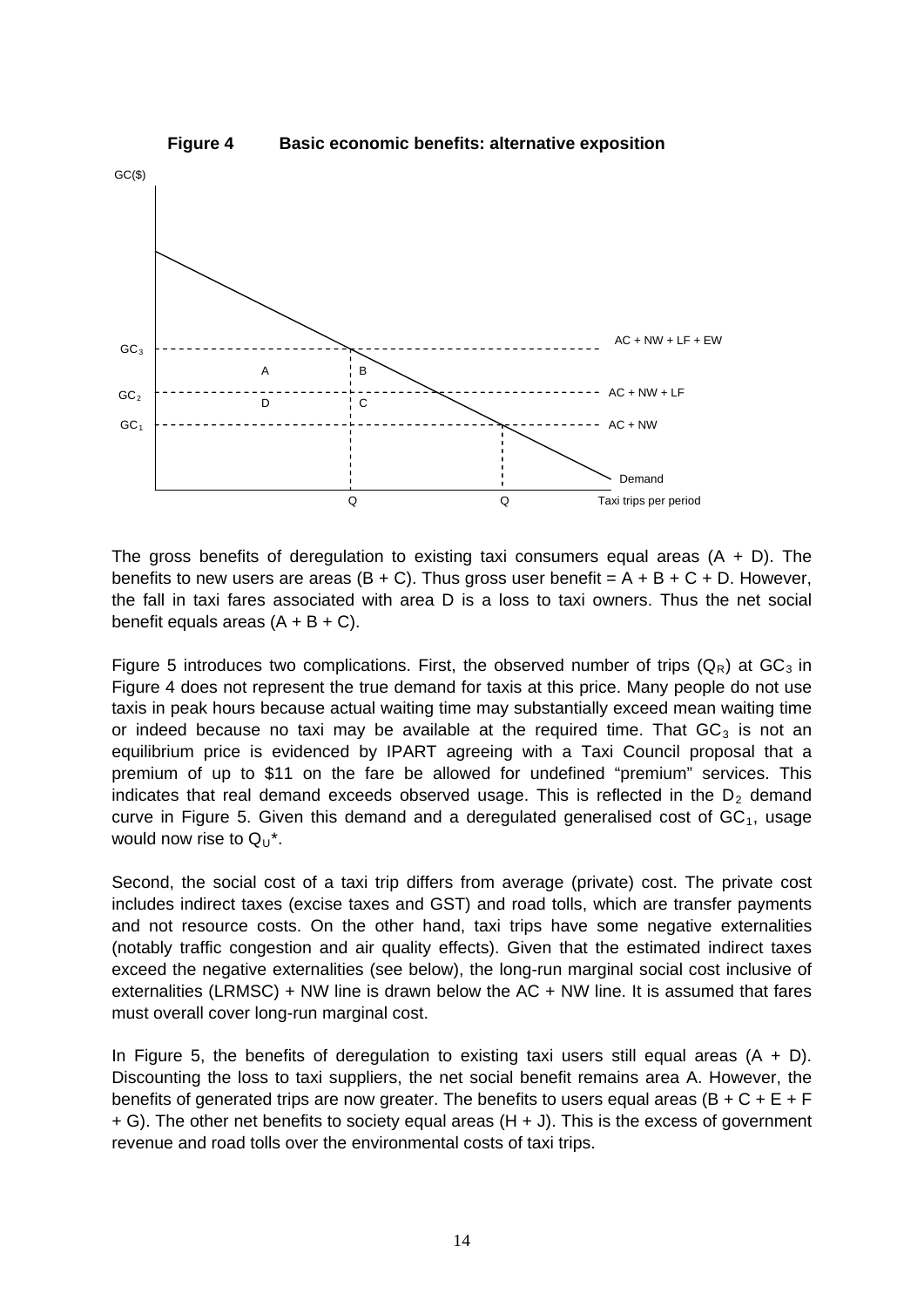

Finally, we introduce differential pricing in peak and off-peak hours. With unregulated pricing, peak fares would likely exceed average unit cost in peak hours so as to equate supply with peak demand. In off-peak hours, fares would be closer to marginal operating cost.

Figure 6 depicts an off-peak scenario. Demand is lower and it is assumed that there is no excess waiting time. It is also assumed that fares will fall as the private marginal cost (PMC) of operating in off-peak hours does not include fixed vehicle costs. Thus  $GC_6$  is lower than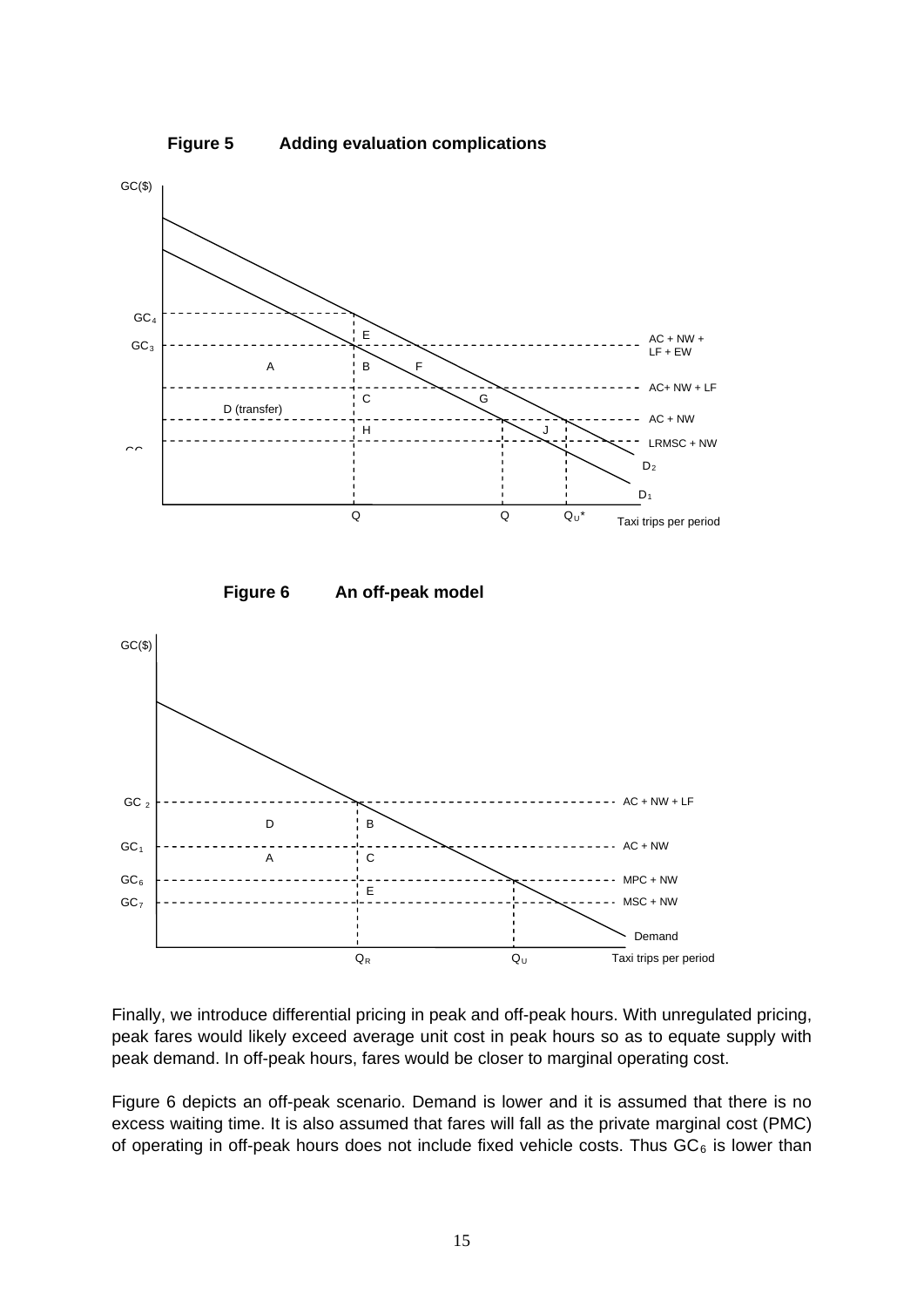$GC<sub>1</sub>$  and taxi use  $(Q<sub>U</sub>)$  is determined by the intersection of the demand curve with  $GC<sub>6</sub>$ . Again, marginal social cost (MSC) is lower than PMC.

In this off-peak model, existing taxi consumers gain benefits equal to areas  $(A + D)$ . However, in this case both areas A and D are offset by losses to taxi drivers (who make higher returns in the peak periods). On the other hand, benefits to new consumers equal areas (B + C). Net social benefits equal area E.

In the evaluation below, peak hour effects are evaluated based on Figure 5 assuming that the fare will remain at AC + LF. Off-peak hour effects are based on Figure 6. Based on discussions with taxi drivers, peak hours constitute a third of operating hours per week (40 of the working 120 hours) and taxis do twice as many paid trips in a peak hour as in an offpeak hour. This implies that peak hours account for half of all existing trips in Sydney (30 million per annum) and off-peak hours for the other half (also 30 million trips per annum).

### **Estimated Net Benefits of Taxi Deregulation in Sydney**

For the evaluation of taxi deregulation, estimates are needed of taxi trip costs, fares and waiting time in peak and off-peak periods, a peak period equilibrium fare, social costs and benefits, and the elasticity of demand with respect to generalised costs. The detailed data and estimates (based on 2007-08 data and prices) are shown in the Annex. I comment here briefly on the basis for these estimates.

IPART (2008) estimated that the average (producer) cost of a taxi trip in 2008 was \$20.20 and the cost of the licence fee per trip was \$2.43. However, in an unregulated market, peakhour fares would likely be above average cost and off-peak fares below average cost. In the absence of data that would enable modelling of these prices, I assume that taxi drivers would continue to charge LF (\$2.43 per trip) in peak hours even though it would no longer be a cost but that off-peak fares would fall by the same amount below average cost. Given equal peak and off-peak trips, this ensures revenue neutrality for taxi operators.

The average waiting time for all phone-booked taxis in 2008 is 8.3 minutes (IPART, 2008). For this evaluation, a "normal wait time" with a deregulated taxi fleet is assumed to average 5 minutes. This is 3.3 minutes below the average time. Given an equal number of peak and off-peak trips, the average excess wait time in peak hours is therefore 6.6 minutes per taxi (making an average wait of 11.6 minutes in peak hours).

Waiting time is usually related to income. The average weekly income in 2008 was \$1145 (ABS, 6302.0). This equals \$30.5 an hour for a 37.5 hour week. In-vehicle leisure time is usually valued at 33% of hourly wage, but waiting time is valued at up to twice this amount (UK Department for Transport, 2010). This suggests that non-working waiting time for taxis would be valued at \$20 per hour per passenger. However, working time is usually valued at the wage rate. For business users of taxis this may be above the national average wage rate, so we allow \$40 an hour. Allowing for 2/3 leisure and 1/3 business users, the weighted average could be  $(0.67 \times $20) + (0.33 \times $40) = $27$  per hour.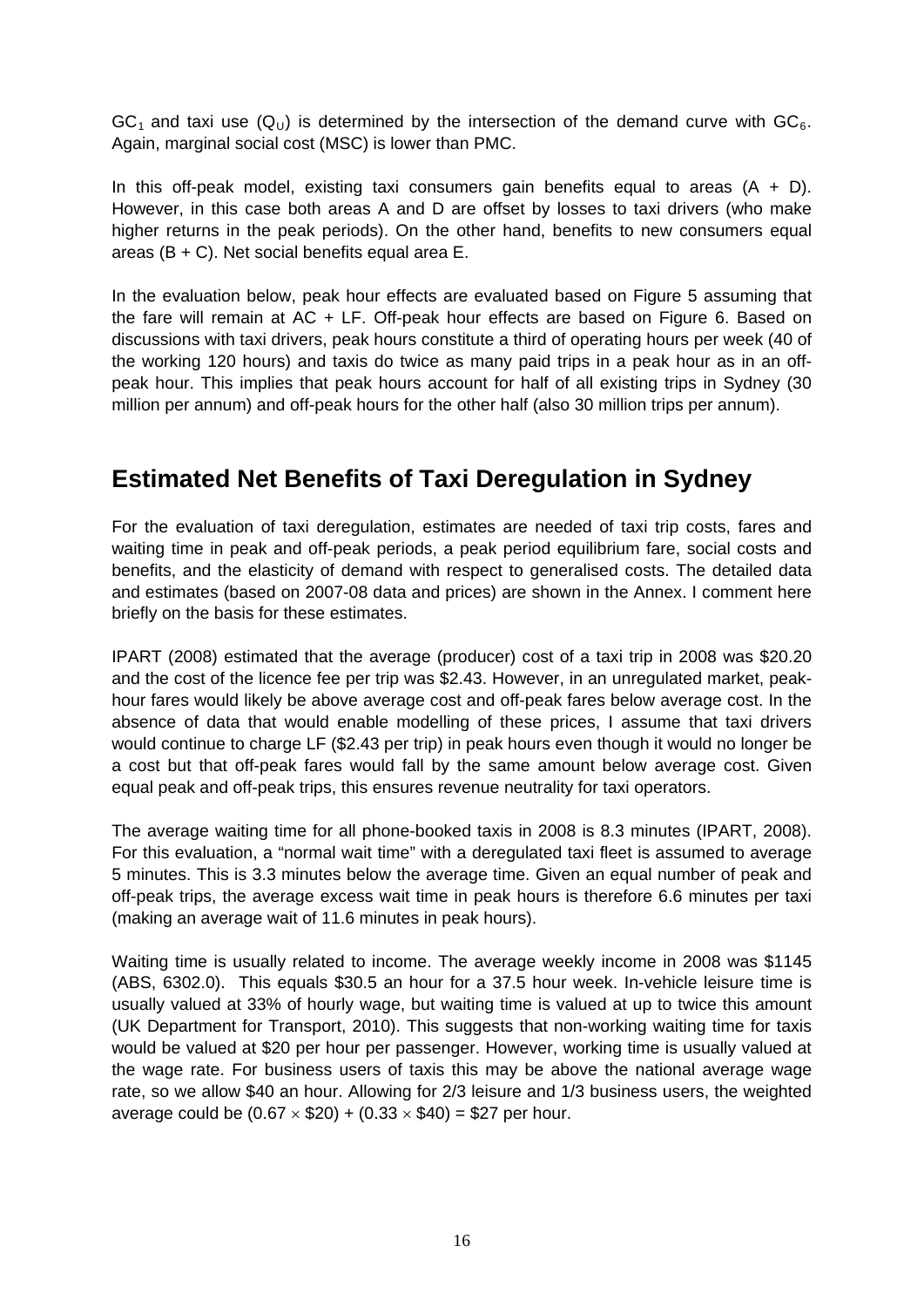Allowing for 1.8 passengers per taxi, this would be \$48.6 per hour or \$0.81 per minute. Thus the average cost of 5 minutes waiting is \$4.0 per taxi. The cost of 11.6 minutes waiting is \$9.3 per taxi.

Estimating the market clearing price with current regulations ( $GC<sub>4</sub>$  in Figure 5) is also problematic. The taxi industry has argued for an additional \$11 per trip for undefined premium services (presumably in peak hours). For this exercise, the average market clearing price premium in peak hours is assumed conservatively to be half of this (i.e. \$5.50 per trip).

To estimate the third party effects, the GST component (\$1.84) of the average fare is taken out of AC. However, environmental and congestion costs are included.<sup>[10](#page-16-0)</sup> Allowing \$0.10 per vehicle km for these costs @ 7 km per trip, these costs are \$0.70 per taxi trip.

To estimate generated taxi trips I allow a price elasticity of demand with respect to generalised cost of -1.0, based on Toner and Mackie (1992) and OXERA (2003). This is an average elasticity. Arguably the elasticity could vary for fares and waiting time and for peak and off-peak hours.

#### **Summary of results**

1

Table 3 shows estimated benefits and costs of entry deregulation in Sydney. On plausible and quite conservative assumptions about waiting times and other costs, the estimated net gain is \$265 million per annum. While detailed sensitivity tests have not been attempted, there is no reason to doubt that this estimate represents a reasonable order–of-magnitude estimate of the gain from entry deregulation. Over 20 years, with unchanged demand and supply conditions, this produces a net benefit with a present value of \$2.8 billion (assuming a real discount rate of 7% per annum, the NSW Treasury recommended discount rate). This is consistent with the estimated capitalisation of rents figure quoted above.

These benefits are based on free entry into the industry and price flexibility. They may require some concurrent reduction in the power of the networks over the industry. As OXERA (2003) reported, total expected benefits of deregulation were not obtained in the United States because the reforms did not address the oligopolistic nature of industry. If taxi operators were free to compete and develop their own competitive brands, there would almost certainly be additional service and productivity gains.

In terms of the distribution of the gains, consumers are estimated to obtain annual benefits of \$295 million and there would be small gains to government revenue. On the other hand, taxi industry suppliers would lose an estimated \$51 million a year. Owners of taxi licences would lose annual taxi licence fees of about \$140 million. But with deregulated pricing, taxi operators are assumed to retain peak hour fares and so they would gain the LF component of fares in peak hours.

<span id="page-16-0"></span> $10$  Arguably, the GST component of the fare should not be included as a benefit to government because government may lose GST on expenditure foregone to make a taxi trip. On the other hand, any excise tax and road tolls associated with generated trips should be included as a benefit to the recipients. These have not been allowed for in these calculations.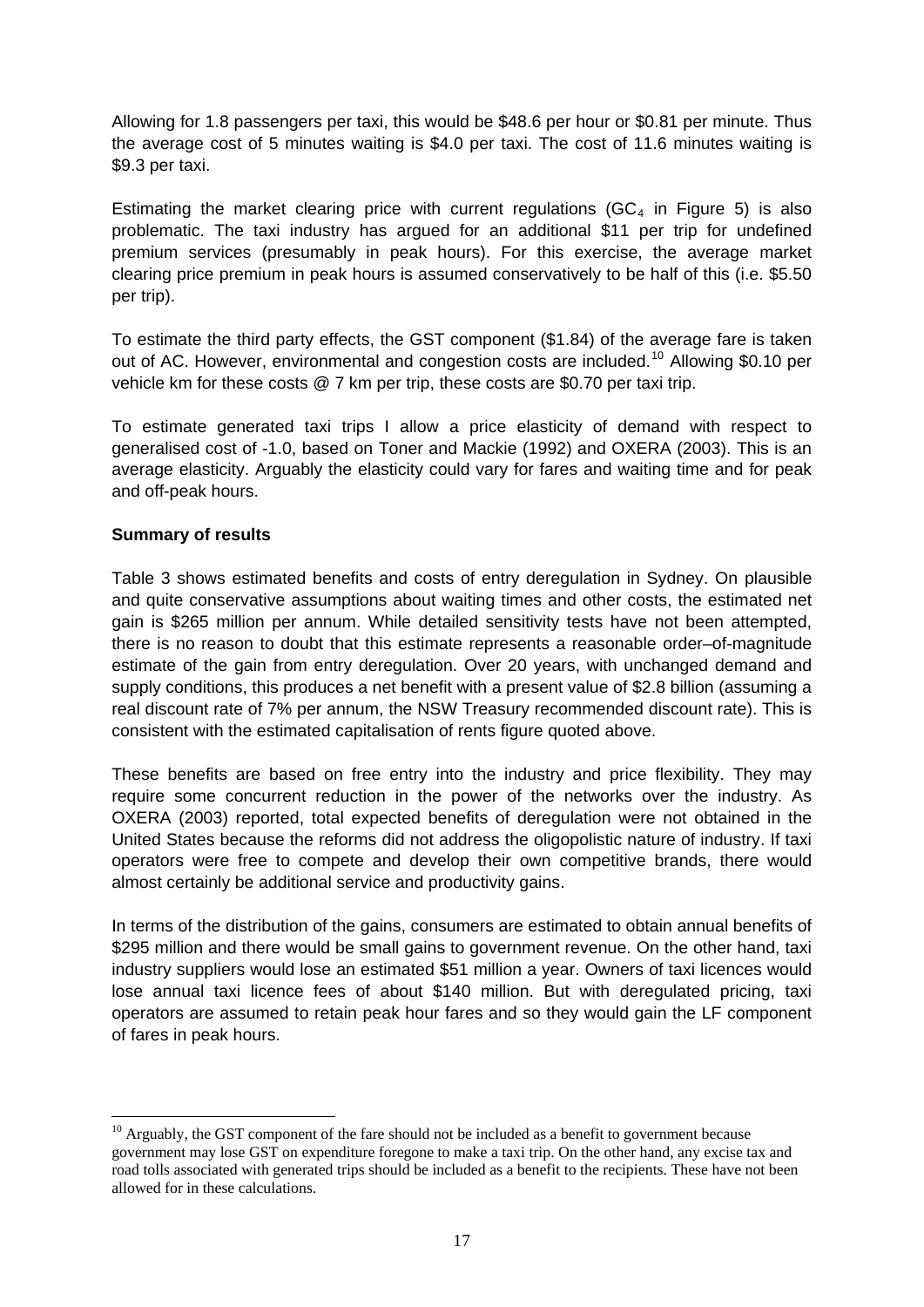Deregulation of entry into the industry would have two other noteworthy equity effects. First, it would promote employment. Each taxi licence issued creates at least 2.7 equivalent fulltime jobs (because taxis are driven about 6000 hours in a year). This assists people (including students and retirees) who want to supply taxi services without having to pay \$12,000 a year for their share of the licence to provide a service. Second, deregulation would assist low income and elderly people who do not own or cannot drive private vehicles. Taxis play an important role in providing transport to individuals for whom other forms of public transport are not suitable.

#### **Table 3 Summary of results**

| Estimated annual benefits in peak hours        |                           | \$m\$   |  |
|------------------------------------------------|---------------------------|---------|--|
| Existing users lower waiting time (Area A)     | Q existing x (GC3 - GC2)  | 157.2   |  |
| New user benefits (Areas B+ E+ F)              | Q new x (GC4 - GC2)x 0.5  | 49.5    |  |
| Taxi supplier gains new users (Areas $C + G$ ) | Q new x (GC2 - GC1)       | 22.3    |  |
| New social benefits (Areas H+J)                | Q new x (GC1 - GC4)       | 10.4    |  |
| <b>Total benefits</b>                          |                           | 239.4   |  |
| <b>Transfers</b>                               |                           |         |  |
| To suppliers: higher peak hour fares           | Q existing x GC2 - GC1    | 72.3    |  |
| Estimated annual benefits in off-peak hours    |                           |         |  |
| New user benefits (Areas $B + C$ )             | Q new x (GC2 - GC6) x 0.5 | 14.7    |  |
| New social benefits (Areas $J + K$ )           | Q new x (GC6 - GC7)       | 11.1    |  |
| <b>Total benefits</b>                          |                           | 25.7    |  |
| <b>Transfers</b>                               |                           |         |  |
| Existing users lower fares (Areas $D + A$ )    | Q existing x (GC2 - GC6)  | 146.0   |  |
| Summary results: all users and suppliers       |                           |         |  |
| Gains to taxi users                            | No offsetting losses      | 221.3   |  |
| Gains to taxi suppliers                        | No offsetting losses      | 22.3    |  |
| Social benefits                                | No offsetting losses      | 21.5    |  |
| Total net benefits per annum                   |                           | 265.1   |  |
| <b>Transfers per annum</b>                     |                           | \$m\$   |  |
| Supplier gains from higher peak fares          |                           | 72.3    |  |
| Supplier losses from lower off-peak fares      |                           | 146.0   |  |
| Net gain to consumers (loss to producers)      |                           | 73.7    |  |
| <b>Total annual impacts</b>                    |                           | \$m\$   |  |
| Gains to consumers                             |                           | 295.0   |  |
| Losses to taxi industry suppliers              |                           | $-51.4$ |  |
| Social gains                                   |                           | 21.5    |  |
| Total net benefits                             |                           | 265.1   |  |

### **Policy Questions**

Given these results and others in the international literature, why have such strong regulations been retained in Sydney and elsewhere in Australia? There seem to be several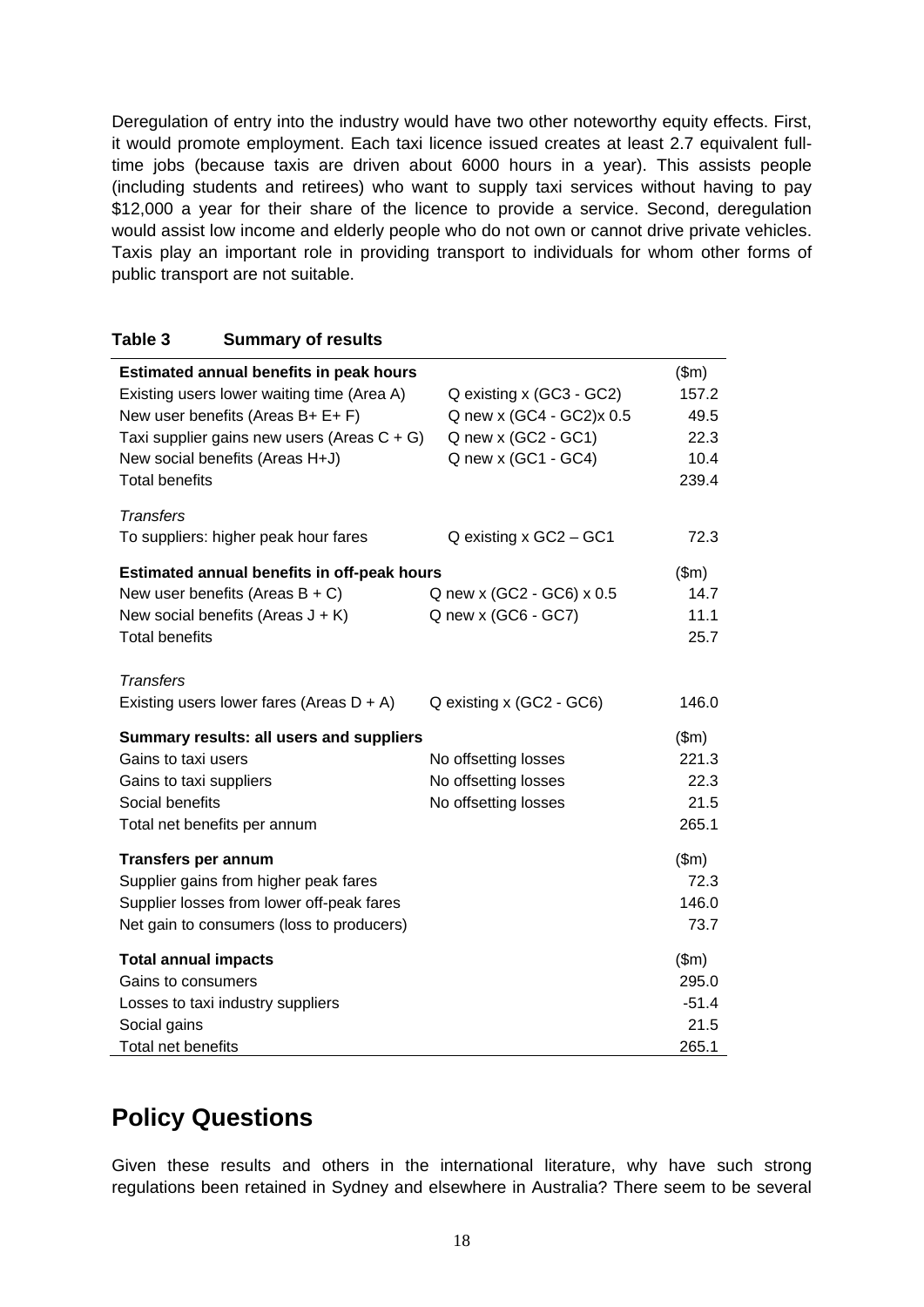possible explanations. First, one explanation is that the policy makers have little exposure to economic arguments. This appears to be a strong possibility.

Second, policy makers may believe that the analysis is flawed. Clearly the estimated benefits of deregulation are based on a large number of inputs and assumptions. There is some international evidence that poorly constructed packages of reforms may be ineffective (Moore and Balaker, 2006). Certainly some regulations need to be retained. However, it would be hoped that policy makers would recognise that the underlying theory and evidence are robust and that large gains that could be realised from deregulation of the taxi industry. In a wide-ranging review of international experiences with deregulation the OECD (2007, p.8) concluded that: "Post-reform evidence generally demonstrates strongly positive results measured against a range of criteria. Substantially increased taxi numbers mean customer waiting times tend to fall substantially, while customer satisfaction levels have also substantially improved".

Third, policy makers may believe the analysis is incomplete because the reforms would not meet the public transport objective of "universal and equitable access". In reviewing this objective, we found that this concept is poorly defined and that competitive markets with light regulation are more likely to achieve general and equitable access than a strongly regulated taxi industry.

Fourth, my discussions with regulators suggest that policy makers may favour the NSW type of regulatory structure because it out-sources the onerous tasks of monitoring and controlling taxi drivers to a few networks. This minimises in-house administration and responsibility. However, out-sourcing regulatory responsibility to the networks makes a major service supplier also an industry regulator. This creates conflicts of interest, inhibits competition and sets up unhealthy relationships between suppliers in the taxi industry. The end result has all the symptoms of regulatory capture.<sup>[11](#page-18-0)</sup>

The fifth and possibly most common explanation for opposing reform is that the social costs of deregulation are unacceptable. The major losers from free entry would be investors in taxi licence plates. This small group has a large interest in opposing change compared with the dispersed benefits to taxi users. It is generally accepted that there is no legal requirement to compensate taxi plate holders for any reduction in the value of the plates (Deighton-Smith, 2000). The size of compensation, if any, is therefore a political decision. This decision may be informed by evidence about past purchase prices, returns on investments since purchase and hardship issues. If any compensation is considered necessary, it could be at less than current market values.

Be that as it may, several strategies could reduce the cost to government (see also Deighton-Smith, 2000; Johnston, 2000).

1

<span id="page-18-0"></span> $11$  Some analysts might argue that regulatory capture has not been simply an end-product of out-sourcing responsibility for implementing regulations but a result of overly close relationships between the major taxi network company (Cabcharge) and ongoing governments of NSW (see for example

http://www.smh.com.au/interactive/2009/taxis/index.html. The Chairman of Cabcharge for over a decade has been an ex-premier of the State of NSW and in 2009 the Secretary of the then Ministry of Transport responsible for oversighting the taxi industry resigned and took up employment with Cabcharge. However the author has no evidence of improper behaviours.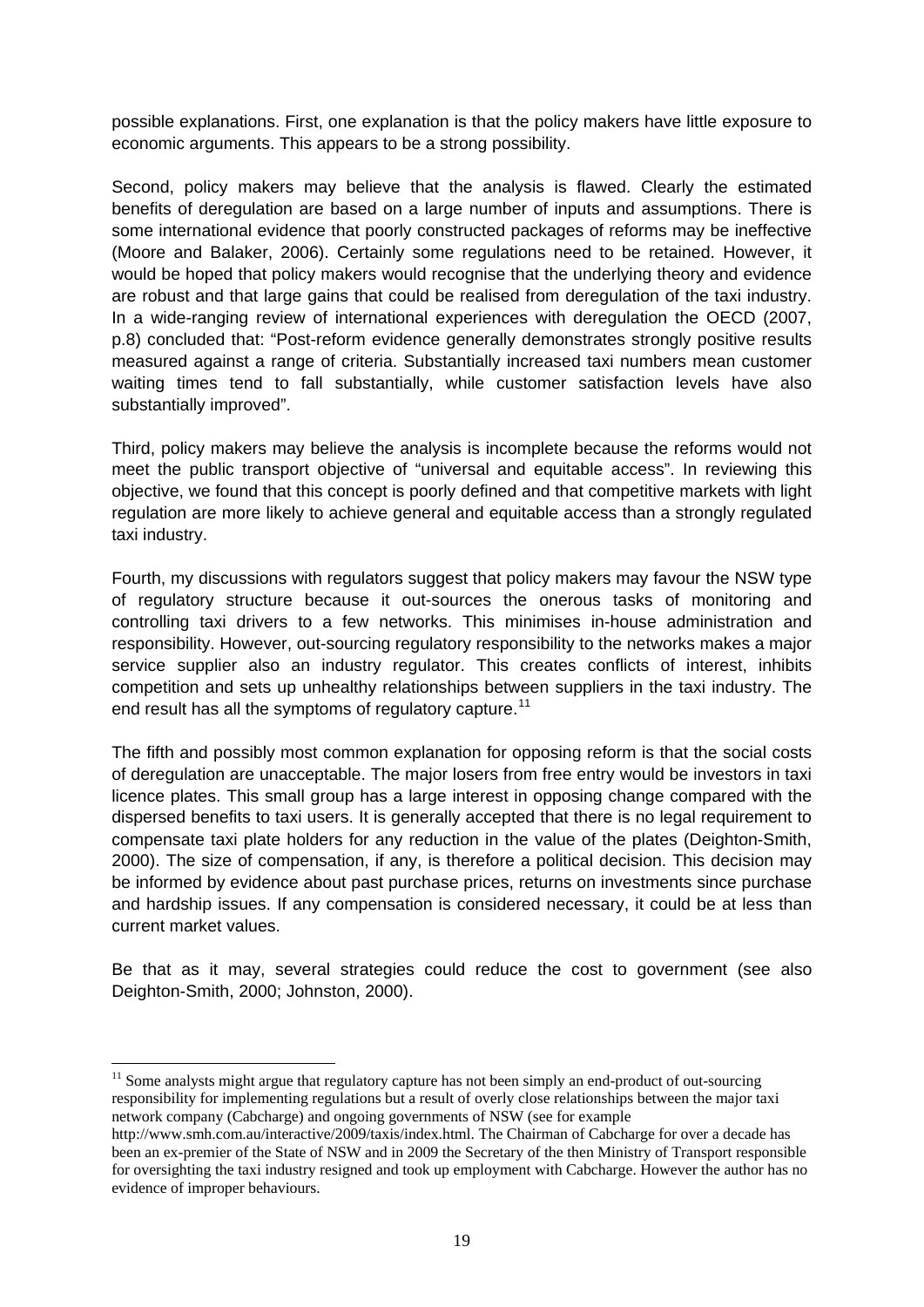- (1) Government may adopt a gradual reform process over say 10 to 15 years. This allows plate holders to continue to gain significant income and government to offer lower compensation in the longer term. However, this delays the substantial benefits of taxi reform and risks an about-turn on the reform process.
- (2) Another strategy for reducing costs to government would be to maintain regulated taxi fares in the peak or even allow them to increase notwithstanding an increase in taxis. This would soften the fall in value of taxi plates. Taxi users would still be better off on a net basis because of the fall in waiting times in peak hours.

The next two strategies are variations on a buy-back strategy. When government buys back a licence, it would lease it out on the market and the lease revenue would partly offset the cost of the buy back.

- (3) Government would buy back all licences at a discounted cost of say \$330,000 or less per licence over say three years and lease them out at rates falling from \$25,000 towards \$0 per annum over 10 to 15 years. Government would issue annual increases in licences in line with these falling rates. Plate sales to government would be optional but would be in the owner's interest given the falling lease rates.
- (4) Another strategy would combine a rights issue with a buy back. The government would substantially increase the plates in the market by an annual rights issue. In a tested scenario, all existing licence holders receive a 10% increase in their holding free of charge for four years and a 3% annual increase thereafter. The plate holders can either sell this entitlement on the market to an amalgamator or sell it back to the Government at a discount rate. The government would also buy back full plate licences at a discount to the market. As in strategy (3), government would lease out plates at a declining annual price.

The net cost to government would depend on scheme detail. However, modelling by the author of these strategies indicates that the net cost to government could be less than 50% of the cost of full market price buy-back of licences. The cost would be lower if strategy (3) or (4) were combined with maintaining or even increasing peak fares as in strategy (2). Thus, if compensation is deemed necessary, a combination of (2) and (3) or (4) could substantially reduce the cost to taxpayers while gradually producing considerable benefits of taxi users.

Finally, a brief comment on the impacts of deregulation on taxi drivers is needed. Many taxi drivers oppose any increase in entry apparently because they fear that their already low earnings will be further eroded. However the monopoly rents accrue to licence holders not to taxi drivers. Driver income is driven by the demand and supply of drivers. Many long-time Sydney taxi drivers have experienced real falls in income in recent years because the supply of drivers has increased especially with the influx of immigrants and foreign students. Driver incomes have fallen to a new low equilibrium as drivers compete for work by bidding up payin rates. However, as Swan (1979) pointed out, an increase in taxis will *increase* the demand for taxi drivers, reduce pay-in shift rates and increase take-home earnings. The increase will be positive but small because the driver supply curve is upward sloping but highly elastic. In addition the ability of a taxi driver or small group of drivers to establish their own business and brand in a deregulated market could significantly increase driver income.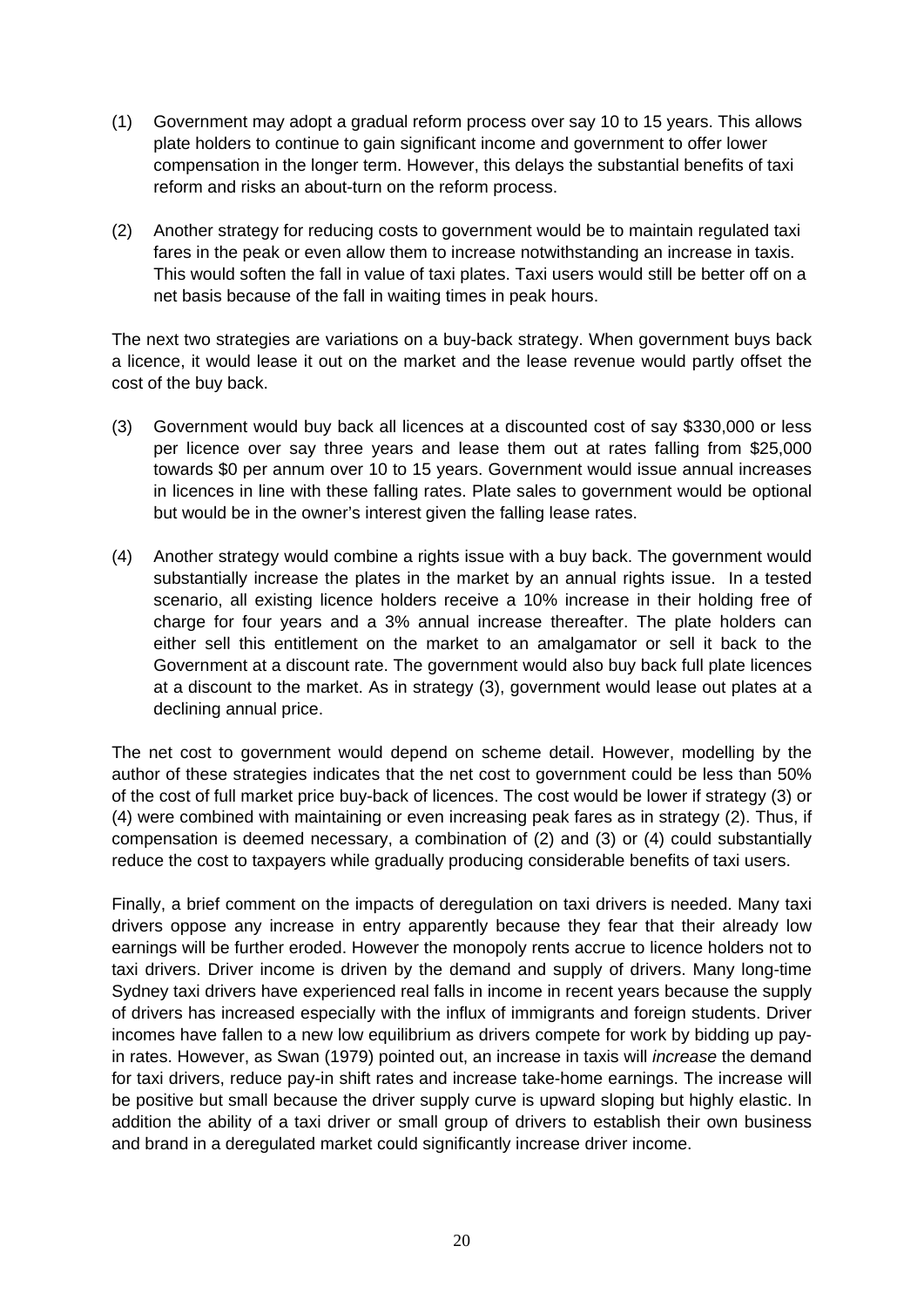## **Conclusions**

Numerous regulations govern entry, industry structure, service quality and prices for the Sydney taxi industry. Similar regulations are in place in other Australian cities.

However, there are few market failure (efficiency) reasons for regulations other than basic safety regulations. Nor do the regulations achieve a possible public benefit objective of universal and equitable access to taxi services across the city.

On plausible assumptions the net benefits from free entry into the Sydney taxi industry are in the order of \$265 million per annum. The productivity and service benefits would doubtless be greater if other restrictions on taxi services were lifted especially the anti-competitive control of the taxi radio networks over taxi operators and drivers.

Although other Australian and international reports have reached similar conclusions, the NSW government (like other Australian governments) resists making reforms? The main reasons appear to be a lack of understanding of the benefits of market operations, a policy preference for out-sourcing regulation to a few industry players and concerns about the social costs and claims for compensation (although there is no legal basis for compensation). However the paper also shows that various strategies could achieve reform (and the benefits of reform) and minimise compensation costs.

### **References**

Abelson, P., 2008, *Public Economics, Principles and Practice*, 2<sup>nd</sup> ed., McGraw-Hill, Sydney.

Abelson, P. 2010, *Economic of Taxi Industry Reform in Sydney*, Submission No. 30 to the NSW Legislative Council *Inquiry into the NSW Taxi Industry*. www.parliament.nsw.gov.au/Prod/parlment/committee.nsf/V3ListSubmissions?open&Parent UNID=EA4E5B85CBE5CF0CCA25766B00114E9A

Bekken, J-T, 2007, "Experiences with (De-)Regulation in the European Taxi Industry", pp. 31-58 in OECD, *(De)Regulation of the Taxi Industry*, Round Table 133, OECD, Paris.

Cairns, R.C. and C. Liston-Heyes, 1996, 'Competition and regulation in the taxi industry', *Journal of Public Economics*, 59, 1-15.

Colmar Brunton, 2003, *2002 National Taxi Users Survey Report*, prepared for Department of Transport, Western Australia. Available on www.transport.gov.au

Cook, A., 2005, *Ministerial Inquiry into the Taxi Industry, Interim Report*, available on www.transport.gov.au

Deighton-Smith, R., 2000, *Reforming the Taxi Industry in Australia*, Staff Discussion Paper, National Competition Council, Melbourne.

Dempsey, P.S., 1996, 'Taxi industry regulation, deregulation and reregulation: an analysis of taxi markets', *Transportation Law Journal*, 24(1), 73-120.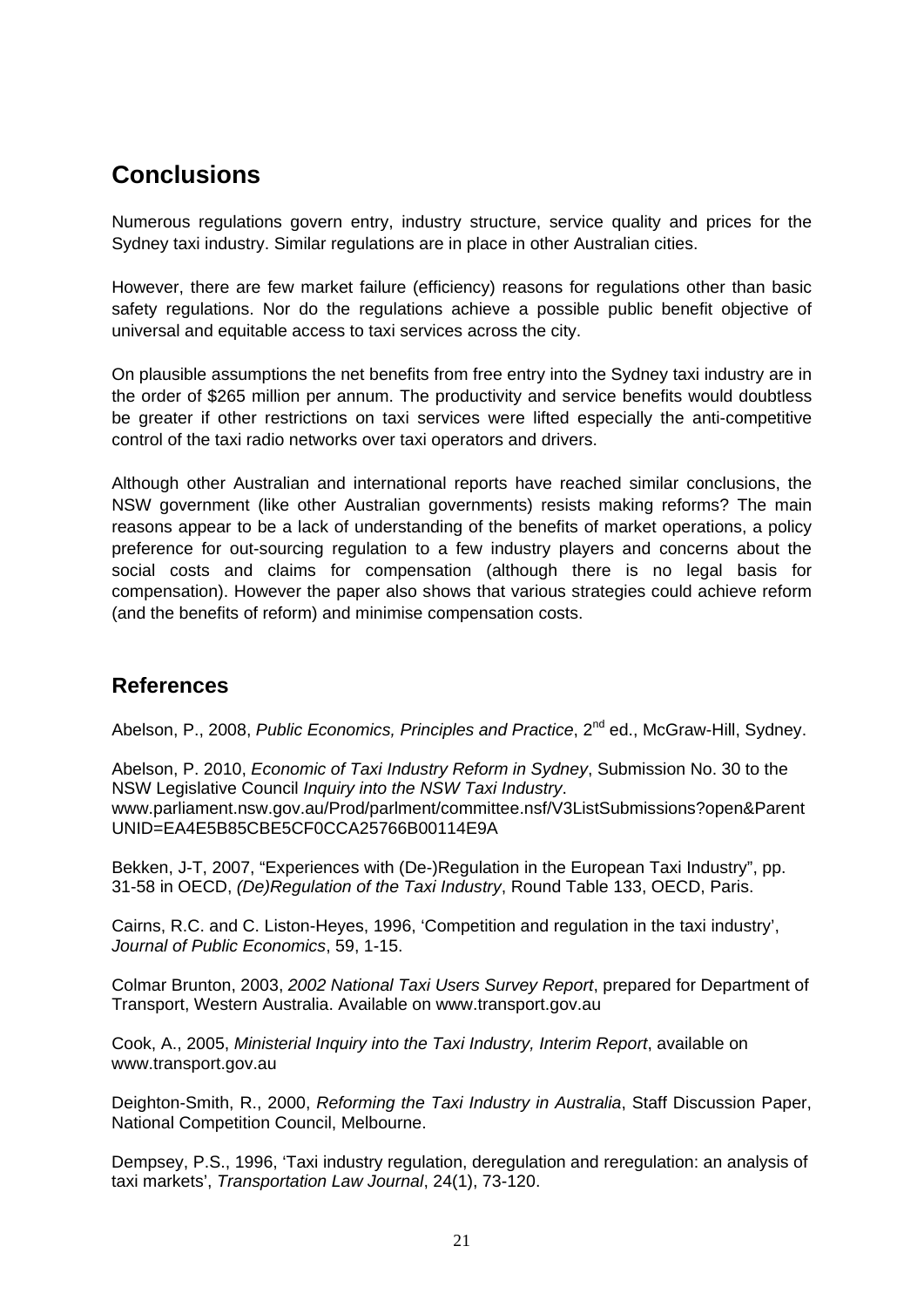Diamond, P. 1971, 'A model of price adjustment', *Journal of Economic Theory*, 3, 156-68.

Independent Pricing and Regulatory Tribunal (IPART) 2008, *2008 Review of Taxi Fares in NSW*, IPART, Sydney.

Independent Pricing and Regulatory Tribunal (IPART) 2009, *2009 Review of Taxi Fares in NSW*, IPART, Sydney.

Johnstone, A., 2000, 'Taxi industry reform? Should there be compensation?', *Agenda*, 7, 171-183.

Liston-Heyes, A. and E. Liston-Heyes, 2007, "Regulation of the Taxi Industry: Some Economic Background", pp. 91-113, in OECD, *(De)Regulation of the Taxi Industry*, Round Table 133, OECD, Paris.

Ministry of Transport and Infrastructure, 2008, *Guide for Authorised Tax-cab Network Providers and Taxi-cab Network Services Standards for the Sydney Metropolitan, Newcastle and Wollongong Transport Districts and the Local Government Areas of Gosford and Wyong*. Available on [www.transport.gov.au](http://www.transport.gov.au/)

Ministry of Transport and Infrastructure, 2010a, *Release of New Annual Taxi Licences from 1 July 2010*.

Ministry of Transport and Infrastructure, 2010b, *Taxi Licensing Changes for New South Wales*.

Moore A.T and T. Balaker, 2006, 'Do Economists reach a Conclusion on Taxi Deregulation?', *Econ Journal Watch*, 3, pp. 109-132.

National Competition Council, 2000, *Improving Our Taxis*, NCC, Melbourne.

Nicholls, D., 2003, *The Role of the Public Interest in the Application of the National Competition Policy to the AustralianTaxi Industry,* ANU, Canberra.

OECD, 2007, *Taxi Services Regulation and Competition*, Directorate for Financial and Enterprise Affairs, OECD, Paris.

OXERA, 2003, *Taxi Markets Literature Review*, *Annexe G*, prepared for the UK Office of Fair Trading, London.

Productivity Commission, 1999, *Regulation of the Taxi Industry*, Commission Research Paper, Ausinfo, Canberra.

Swan, P., 1979, *On Buying a Job: the Regulation of Taxicabs in Canberra*, Policy Monograph, Centre for Independent Studies, Sydney.

Teal, R.F. and M. Berglund, 1987, 'The impact of taxicab deregulation in the USA', *Journal of Transport Economics and Policy*, XX1, (1), 37-56.

Toner, J.P., 1996, 'English experience of deregulation of the taxi industry', *Transport Reviews*, 16, 1, 79-94.

Toner, J.P. and P.J. Mackie, 1992, 'The economics of taxicab regulation: a welfare assessment', paper presented to the Sixth World Conference on Transport Research, Lyon.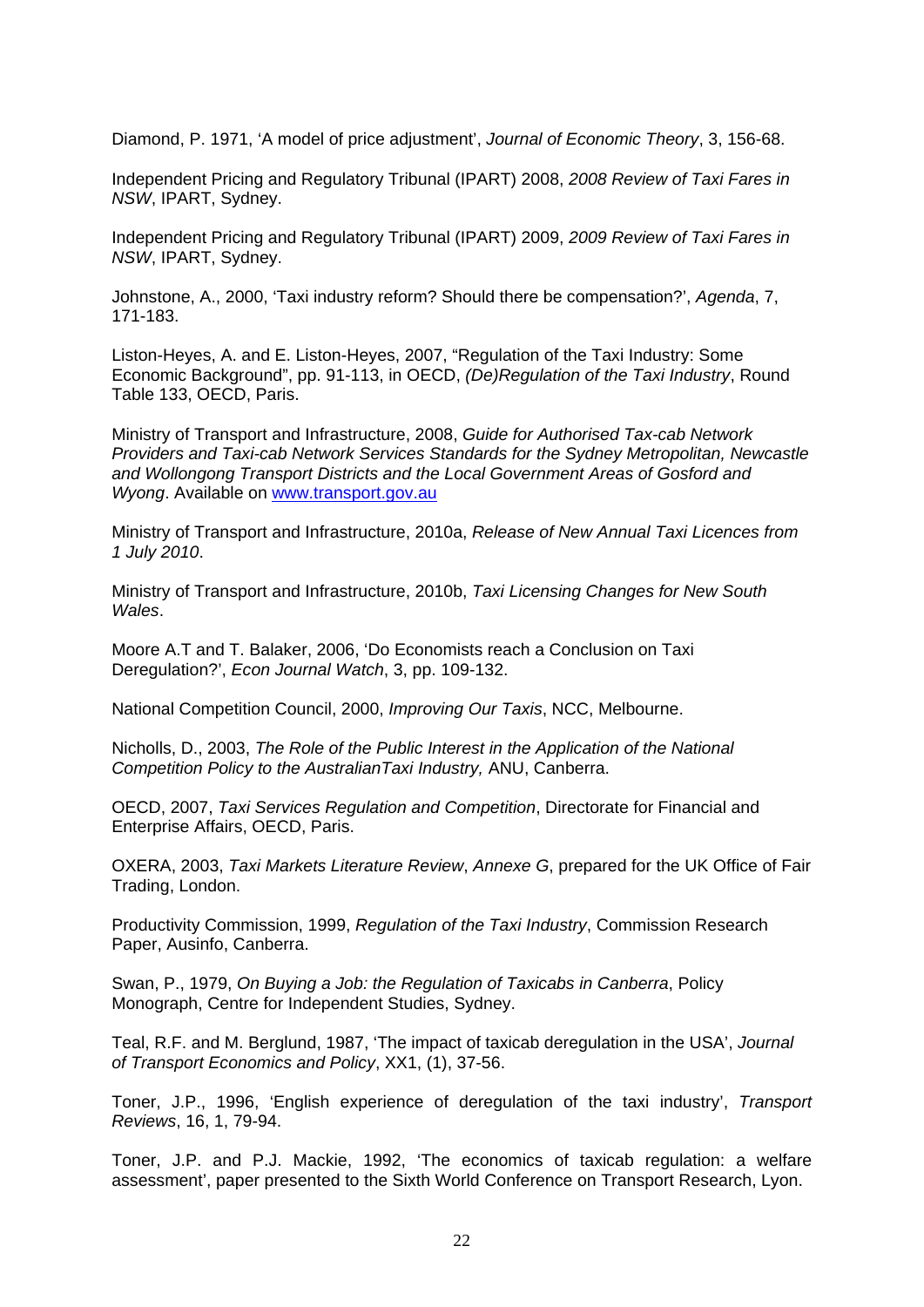UK Department for Transport, 2010, *Values of Time and Operating Costs*, Transport Analysis Guidance, TAG Unit 3.5.6, London.

UK Office of Fair Trading, 2003, *The Regulation of Taxi and PHV Services in the UK*.